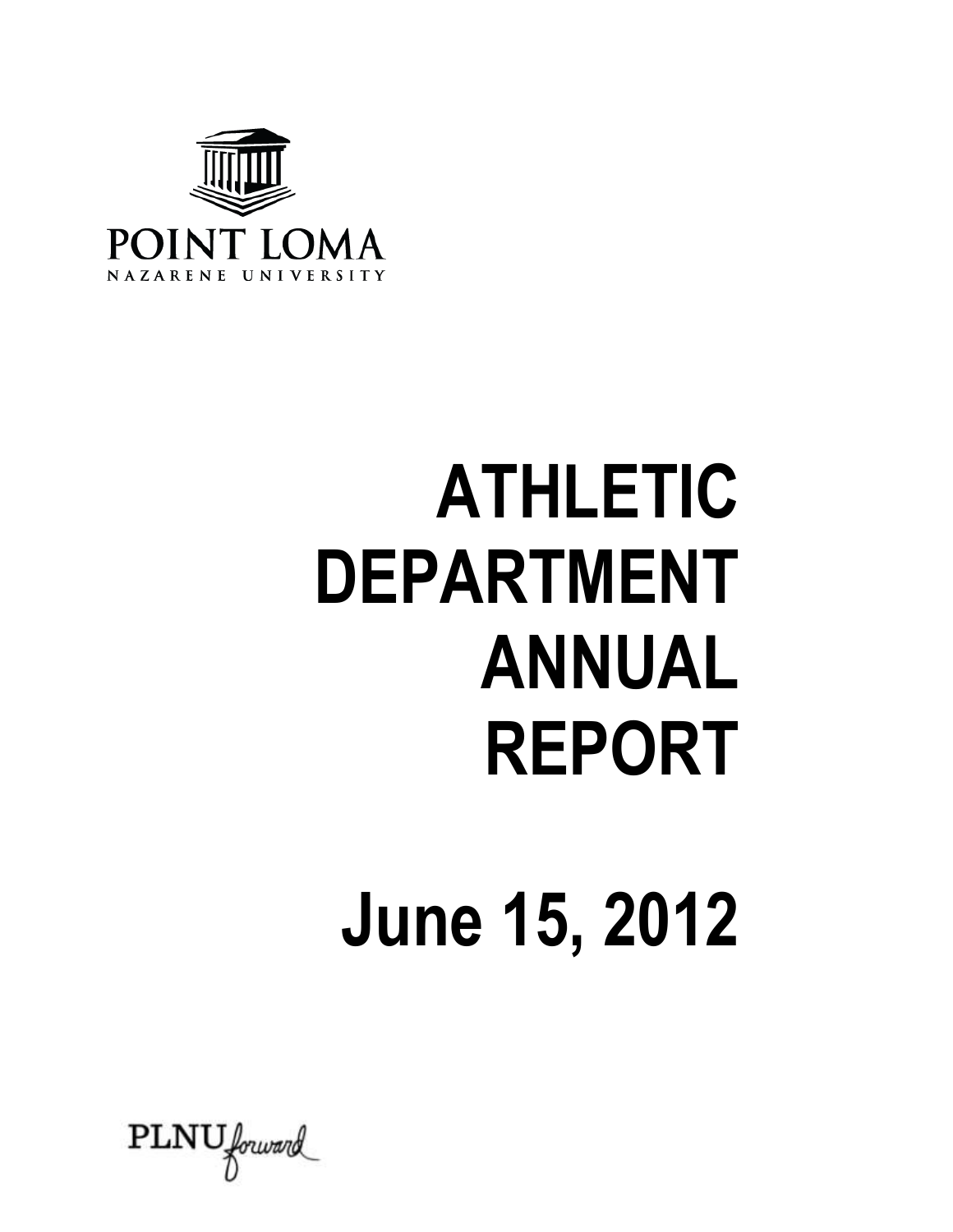#### **SUMMARY OF PROGRAM IMPACT**

The 2011-12 year in the PLNU Athletic Department was a historical one with 14 Sea Lion teams competing for the final time in the National Association of Intercollegiate Athletics (NAIA) and in the Golden State Athletic Conference (GSAC).

In the midst of that finality, a road was being paved towards PLNU's athletic future in NCAA Division II and the Pacific West Conference. While 2010-11 was spent putting together Point Loma's NCAA application, 2011-12 was devoted to Year One of Candidacy requirements, which included over 1,200 pages of plans, policies and procedures to be written.

Though tedious and time consuming, the assignments spurred the Athletic Department to collaborate with many different departments across campus to write and implement much needed road maps in the areas of organization, compliance, operations, eligibility and retention. Compliance and Intercollegiate Athletics Committees were formed, comprised of faculty members and staff from Records, Student Financial Services and Admissions, to name a few.

Before all of these things were formed, the athletic department mission statement was updated to read as follows: *PLNU champions a Christ-centered environment where student-athletes experience holistic growth while pursuing academic and athletic distinction.* All blueprints that followed were formed with this mission statement in mind.

Last fall, the NCAA presented PLNU with a list of 68 action items to be pursued as a part of our Year One Assessment of Readiness. A small sampling of those items include….

- Re-design of the Athletic Organizational Chart
- Created a direct line of reporting from the Athletic Director to the President
- Redefined the Faculty Athletic Representative position to comply with NCAA guidelines
- Created a Student-Athlete Advisory Committee and SAAC advisor
- Established a Compliance Committee that has met weekly since August, 2011
- Created a Compliance Manual
- Established an Intercollegiate Athletic Committee, chaired by the FAR
- Developed and implemented a comprehensive rules education program for the entire athletic department
- Conducted surveys with student-athletes and exit interviews with seniors
- Developed a student-athlete handbook
- Developed an operations manual
- Further developed the position of Senior Woman Administrator
- Began process of bringing booster club (PLSA) under control of institution

The following five attachments will further highlight this past year's accomplishments.

The second attachment is the Year in Review in athletics, including a video link to season highlights.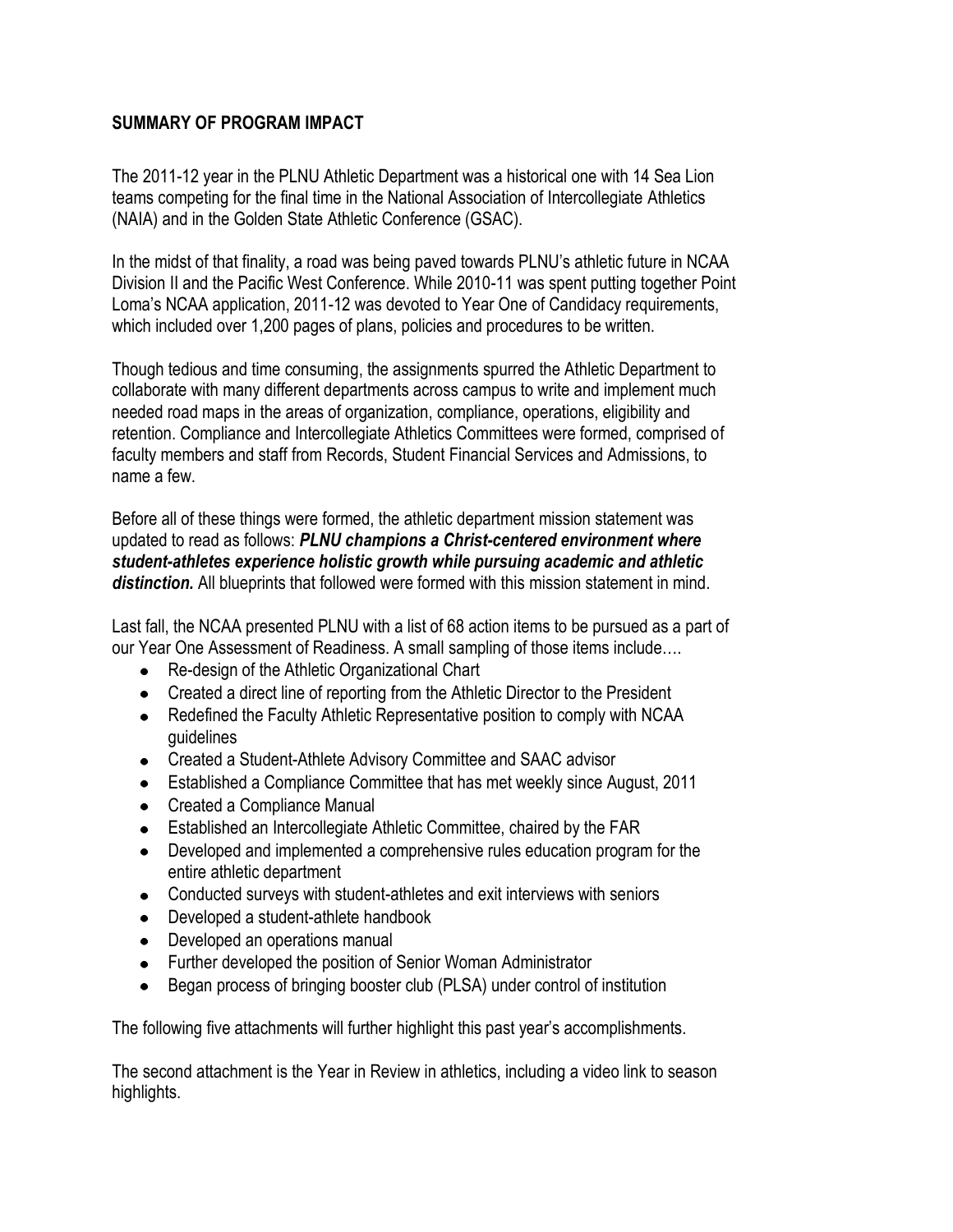The third attachment is a collection of data from a survey conducted by186 of our studentathletes. This was the first time that we have surveyed each of our teams at the end of their seasons. In addition to the data, essay questions were also asked and compiled in an additional document. This valuable information has been used in coach's evaluations and to assess team and department policies while living within our philosophy and mission.

The fourth attachment is a summary of our Senior Student-Athlete Exit Interviews. This firsttime attempt was accomplished with over 70 percent of departing senior student-athletes after their winter and spring seasons (we will add fall sports in 2012-13). The setting for this interview was less formal and more personal in nature, allowing student to speak more freely about his/her experience and giving closure in wrapping up their collegiate careers.

The fifth section speaks to six-year graduation rates. The report has categories for the general student population, for student-athletes, and then specifically by team sport for the freshman cohort entering school in 2005-06. These charts will bring light to the positive number of student-athletes who graduate from this institution. This report includes only firsttime freshman who received athletic aid and does not include transfer students; these are instructions pursuant to NCAA policies.

The sixth and final attachment is also academic related—a list of team GPA's for the fall and spring semesters. It is very impressive, as the 2011-12 grade point average for our studentathletes was 3.18. Each team who has a grade point average of 3.0 or higher qualifies for a team scholar award.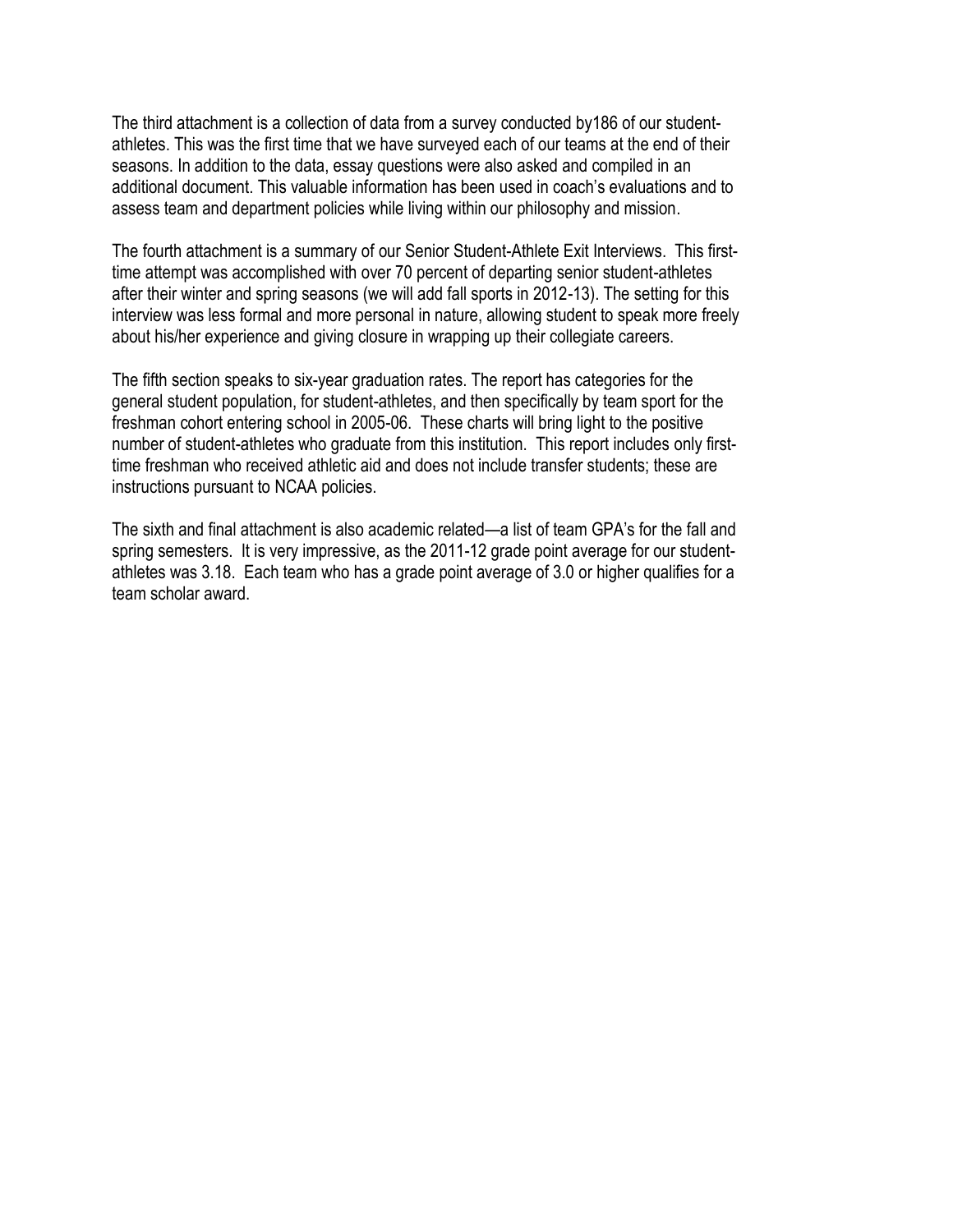| <b>PLNU Athletics GPA</b>      |            |  |  |  |  |
|--------------------------------|------------|--|--|--|--|
| Sport                          | <b>GPA</b> |  |  |  |  |
|                                |            |  |  |  |  |
| Women's Soccer                 | 3.48       |  |  |  |  |
| <b>Women's Tennis</b>          | 3.42       |  |  |  |  |
| <b>Women's Cross Country</b>   | 3.3        |  |  |  |  |
| <b>Women's Track and Field</b> | 3.27       |  |  |  |  |
| Volleyball                     | 3.25       |  |  |  |  |
| Men's Tennis                   | 3.22       |  |  |  |  |
| Men's Cross Country            | 3.11       |  |  |  |  |
| Men's Track and Field          | 3.04       |  |  |  |  |
| Baseball                       | 2.98       |  |  |  |  |
| Men's Basketball               | 2.89       |  |  |  |  |
| Women's Golf                   | 2.87       |  |  |  |  |
| <b>Women's Basketball</b>      | 2.85       |  |  |  |  |
| Men's Soccer                   | 2.84       |  |  |  |  |
| Men's Golf                     | 2.77       |  |  |  |  |
|                                |            |  |  |  |  |
| <b>Cumulative GPA for</b>      |            |  |  |  |  |
| all athletic teams             | 3.18       |  |  |  |  |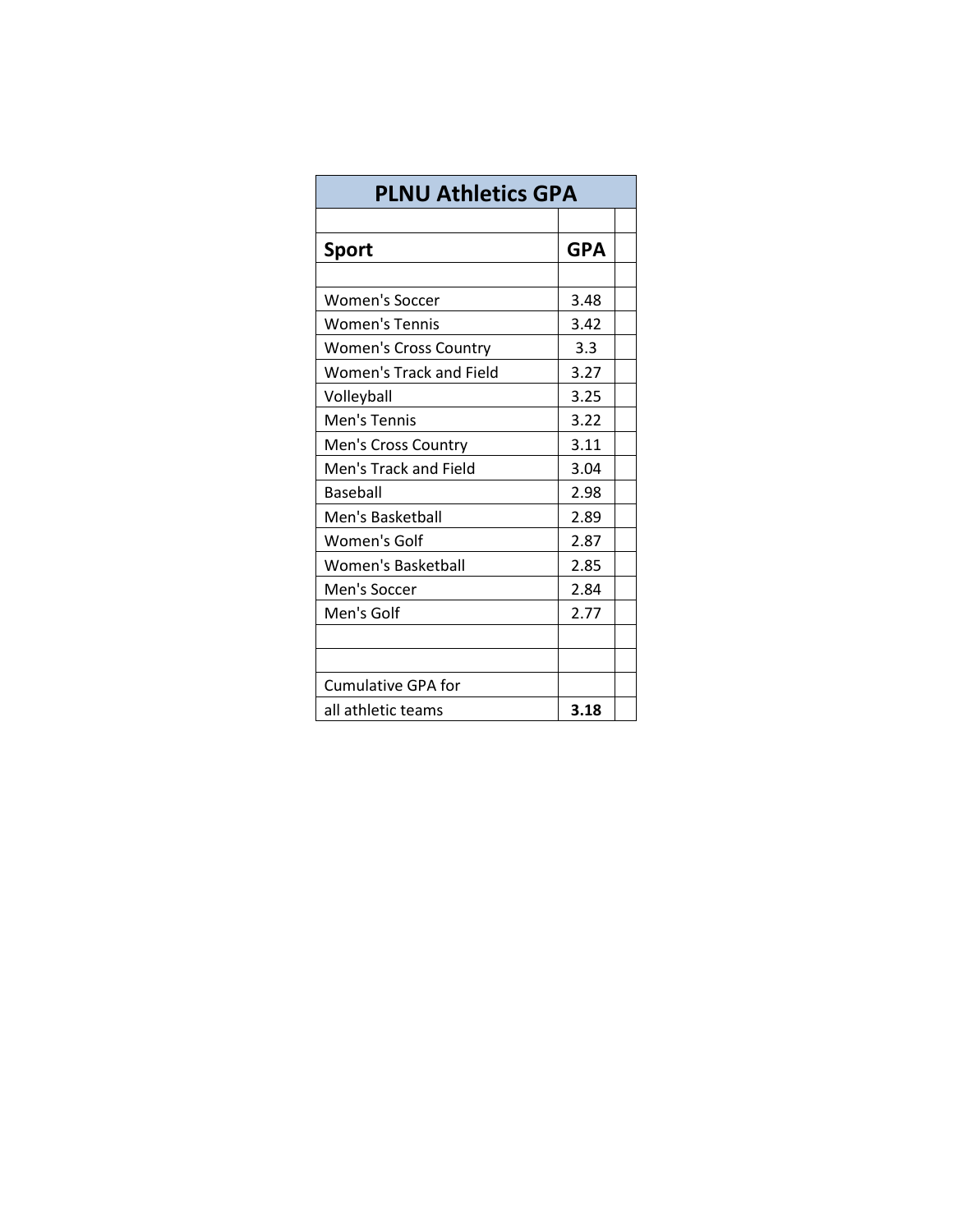#### **Point Loma Nazarene University**

| FRESHMAN-COHORT GRADUATION RATES      | All Students | Student-Athletes # |
|---------------------------------------|--------------|--------------------|
| 2005-06 Graduation Rate               | 72%          | 78%                |
| Four-Class Average                    | 72%          | 78%                |
| Student-Athlete Academic Success Rate |              | 90%                |

#### **1. Graduation-Rates Data**

a. All Students

|                | Freshman Rate |                          |                |                          | Freshman Rate |      |                |      | Freshman Rate |      |         |      |
|----------------|---------------|--------------------------|----------------|--------------------------|---------------|------|----------------|------|---------------|------|---------|------|
|                | Men           |                          |                |                          | Women         |      |                |      | Total         |      |         |      |
|                | 2005-06       |                          | 4-Class        |                          | 2005-06       |      | 4-Class        |      | 2005-06       |      | 4-Class |      |
|                | N             | $\%$                     | N              | $\%$                     | N             | $\%$ | N              | $\%$ | N             | $\%$ | N       | $\%$ |
| Am. Ind./ $AN$ | ***           | ***                      | ***            | ***                      | ***           | ***  | ***            | ***  | ***           | ***  | ***     | ***  |
| Asian          | 7             | 57                       | 7              | 57                       | 12            | 67   | 12             | 67   | 19            | 63   | 19      | 63   |
| <b>Black</b>   | 4             | $\Omega$                 | $\overline{4}$ | $\theta$                 | 6             | 100  | 6              | 100  | 10            | 60   | 10      | 60   |
| Hispanic       | 26            | 62                       | 26             | 62                       | 39            | 72   | 39             | 72   | 65            | 68   | 65      | 68   |
| Nat. Haw./PI   | ***           | ***                      | ***            | ***                      | ***           | ***  | ***            | ***  | ***           | ***  | ***     | ***  |
| N-R Alien      | ***           | ***                      | ***            | ***                      | ***           | ***  | ***            | ***  | ***           | ***  | ***     | ***  |
| Two or More    | 3             | 33                       | 3              | 33                       | 4             | 25   | $\overline{4}$ | 25   | 7             | 29   | 7       | 29   |
| Unknown        | $\Omega$      | $\overline{\phantom{a}}$ | $\Omega$       | $\overline{\phantom{a}}$ | 3             | 100  | 3              | 100  | 3             | 100  | 3       | 100  |
| White          | 180           | 72                       | 180            | 72                       | 266           | 77   | 266            | 77   | 446           | 75   | 446     | 75   |
| Total          | 223           | 69                       | 223            | 69                       | 339           | 75   | 339            | 75   | 562           | 72   | 562     | 72   |

#### b. Student-Athletes

|              | Freshman Rate  |                          |                |                          |                |                          | Freshman Rate  |                          |          |                          |            |                          | Freshman Rate    |                          |          |                          |            |      |
|--------------|----------------|--------------------------|----------------|--------------------------|----------------|--------------------------|----------------|--------------------------|----------|--------------------------|------------|--------------------------|------------------|--------------------------|----------|--------------------------|------------|------|
|              | Men            |                          |                |                          |                |                          | Women          |                          |          |                          |            |                          | Total            |                          |          |                          |            |      |
|              | 2005-06        |                          | 4-Class        |                          | <b>ASR</b>     |                          | 2005-06        |                          | 4-Class  |                          | <b>ASR</b> |                          | 2005-06          |                          | 4-Class  |                          | <b>ASR</b> |      |
|              | N              | $\%$                     | N              | $\%$                     | N              | $\%$                     | N              | $\%$                     | N        | $\%$                     | N          | $\%$                     | N                | $\%$                     | N        | $\%$                     | N          | $\%$ |
| Am. Ind./AN  | $\theta$       | ٠                        | $\overline{0}$ | ÷.                       | $\Omega$       | $\overline{\phantom{a}}$ | $\theta$       | $\overline{\phantom{a}}$ | $\Omega$ |                          | $\Omega$   |                          | $\boldsymbol{0}$ | ÷                        | $\theta$ | $\overline{\phantom{a}}$ | $\theta$   |      |
| Asian        | ***            | ***                      | ***            | ***                      | ***            | ***                      | ***            | ***                      | ***      | ***                      | ***        | ***                      | ***              | ***                      | ***      | ***                      | ***        | ***  |
| <b>Black</b> | ***            | ***                      | ***            | ***                      | ***            | ***                      | ***            | ***                      | ***      | ***                      | ***        | ***                      | ***              | ***                      | ***      | ***                      | ***        | ***  |
| Hispanic     | ***            | ***                      | ***            | ***                      | ***            | ***                      | ***            | ***                      | ***      | ***                      | ***        | ***                      | ***              | ***                      | ***      | ***                      | ***        | ***  |
| Nat. Haw./PI | $\overline{0}$ | $\overline{\phantom{a}}$ | $\overline{0}$ | ۰                        | $\Omega$       | $\overline{\phantom{a}}$ | $\theta$       | $\overline{\phantom{a}}$ | $\Omega$ | $\overline{\phantom{a}}$ | $\Omega$   | $\overline{\phantom{a}}$ | $\boldsymbol{0}$ | $\qquad \qquad -$        | $\Omega$ | $\overline{\phantom{a}}$ | $\Omega$   |      |
| N-R Alien    | $\overline{0}$ | $\overline{\phantom{a}}$ | $\overline{0}$ | $\overline{\phantom{0}}$ | $\Omega$       | $\overline{\phantom{a}}$ | $\Omega$       | ۰                        | $\theta$ | ۰                        | $\Omega$   |                          | $\theta$         |                          | $\Omega$ | $\overline{\phantom{a}}$ | $\Omega$   |      |
| Two or More  | ***            | ***                      | ***            | ***                      | ***            | ***                      | ***            | ***                      | ***      | ***                      | ***        | ***                      | ***              | ***                      | ***      | ***                      | ***        | ***  |
| Unknown      | $\overline{0}$ | $\overline{\phantom{a}}$ | $\overline{0}$ | ۰                        | $\overline{0}$ | $\overline{\phantom{a}}$ | $\overline{0}$ | $\overline{\phantom{a}}$ | $\Omega$ | $\overline{\phantom{a}}$ | $\theta$   | $\overline{\phantom{a}}$ | $\boldsymbol{0}$ | $\overline{\phantom{a}}$ | $\theta$ | $\overline{\phantom{a}}$ | $\theta$   |      |
| White        | 6              | 83                       | 6              | 83                       | 5              | 100                      | 13             | 85                       | 13       | 85                       | 11         | 100                      | 19               | 84                       | 19       | 84                       | 16         | 100  |
| Total        | 9              | 67                       | 9              | 67                       | 8              | 75                       | 14             | 86                       | 14       | 86                       | 12         | 100                      | 23               | 78                       | 23       | 78                       | 20         | 90   |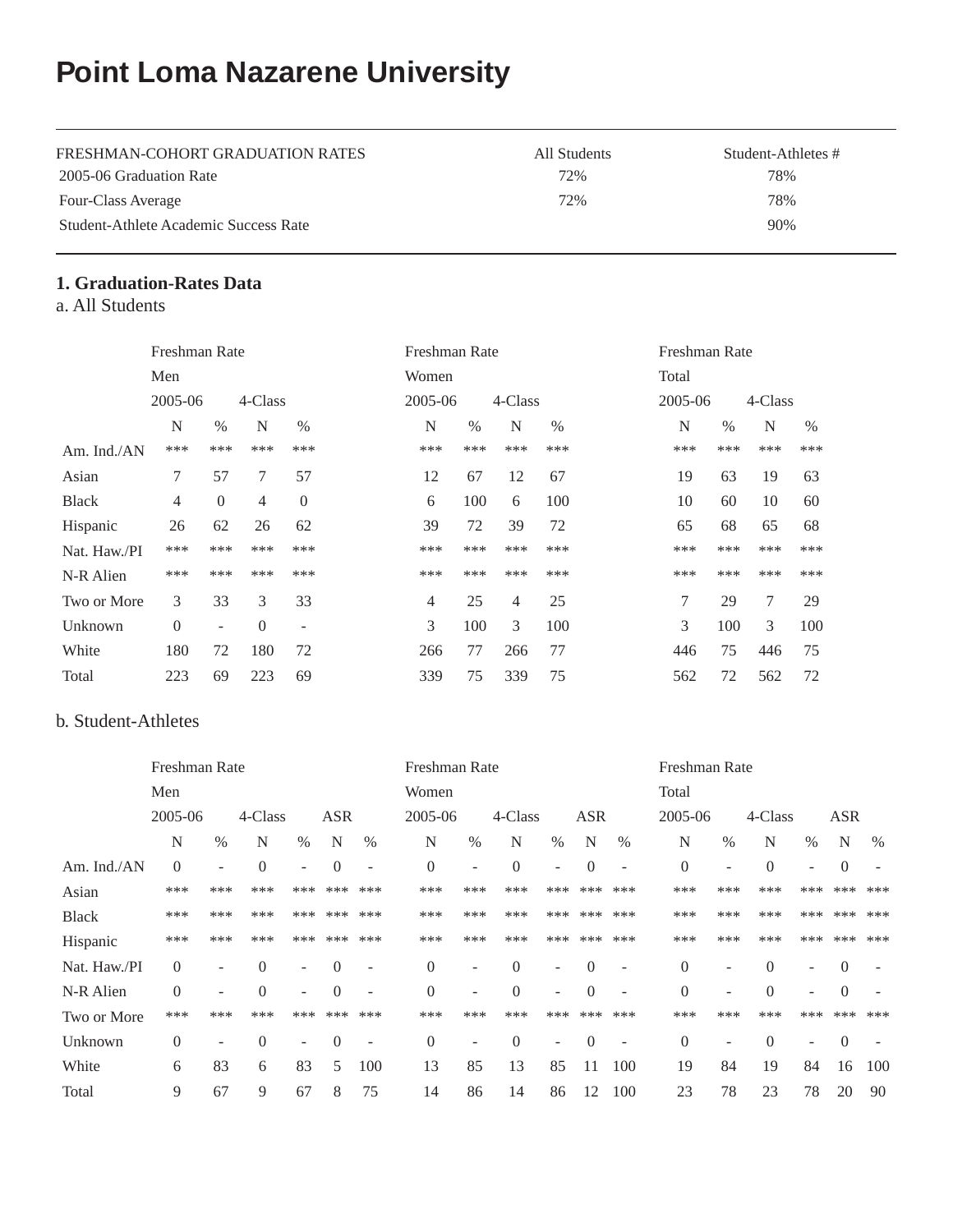#### c. Student-Athletes by Sport Category

|                     | <b>Baseball</b>           |                          |                          | <b>Men's Basketball</b> |                          |                          |        |                          |              | Men's CC/Track       |             |         |
|---------------------|---------------------------|--------------------------|--------------------------|-------------------------|--------------------------|--------------------------|--------|--------------------------|--------------|----------------------|-------------|---------|
|                     | Freshman Rate             |                          |                          | Freshman Rate           |                          |                          |        |                          |              | Freshman Rate        |             |         |
|                     | 2005-06 4-Class ASR       |                          |                          | 2005-06 4-Class ASR     |                          |                          |        |                          |              | 2005-06 4-Class ASR  |             |         |
| Am. Ind./AN         |                           |                          |                          |                         |                          |                          |        |                          | Am. Ind./AN  | $\overline{a}$       |             |         |
| Asian               |                           |                          |                          |                         |                          |                          |        |                          | Asian        |                      |             |         |
| <b>Black</b>        |                           |                          |                          |                         |                          |                          |        |                          | <b>Black</b> |                      |             |         |
| Hispanic            |                           |                          |                          |                         |                          |                          |        |                          | Hispanic     |                      |             |         |
| Nat. Haw./PI        |                           |                          |                          |                         |                          |                          |        |                          | Nat. Haw./PI |                      |             |         |
| N-R Alien           |                           |                          |                          |                         |                          |                          |        |                          | N-R Alien    |                      |             |         |
| Two or More         |                           |                          |                          |                         |                          |                          |        |                          | Two or More  |                      |             |         |
| Unknown             | ÷,                        | $\overline{\phantom{a}}$ |                          |                         |                          |                          |        |                          | Unknown      | $\overline{a}$       |             |         |
| White               | $50-a$                    | $50-a$                   | $100-a$                  |                         |                          |                          |        |                          | White        | $100-a$              | $100-a$     | $100-a$ |
| Total               | $50-a$                    | $50-a$                   | $100-a$                  |                         |                          |                          |        |                          | Total        | $100-a$              | 100-a 100-a |         |
| Football            |                           |                          |                          |                         | <b>Men's Other</b>       |                          |        |                          |              |                      |             |         |
| Freshman Rate       |                           |                          |                          |                         | Freshman Rate            |                          |        |                          |              |                      |             |         |
| 2005-06 4-Class ASR |                           |                          |                          |                         | 2005-06 4-Class ASR      |                          |        |                          |              |                      |             |         |
|                     |                           |                          |                          | Am. Ind./AN             | $\bar{a}$                |                          |        |                          |              |                      |             |         |
|                     |                           |                          |                          | Asian                   | $100-a$                  | 100-a 100-a              |        |                          |              |                      |             |         |
|                     |                           |                          |                          | <b>Black</b>            | $0-a$                    | $0-a$                    | $0-a$  |                          |              |                      |             |         |
|                     |                           |                          |                          | Hispanic                | $\blacksquare$           | $\overline{\phantom{a}}$ |        |                          |              |                      |             |         |
|                     |                           |                          |                          | Nat. Haw./PI            |                          |                          |        |                          |              |                      |             |         |
|                     |                           |                          |                          | N-R Alien               | $\overline{\phantom{a}}$ |                          |        |                          |              |                      |             |         |
|                     |                           |                          |                          | Two or More             | $0-a$                    | $0-a$                    | $0-a$  |                          |              |                      |             |         |
|                     |                           |                          |                          | Unknown                 | $\overline{\phantom{a}}$ | L.                       |        |                          |              |                      |             |         |
|                     |                           |                          |                          | White                   | $100-a$                  | 100-a 100-a              |        |                          |              |                      |             |         |
|                     |                           |                          |                          | Total                   | $50-a$                   | $50-a$                   | $50-a$ |                          |              |                      |             |         |
|                     |                           |                          |                          |                         |                          |                          |        |                          |              |                      |             |         |
|                     | <b>Women's Basketball</b> |                          |                          |                         | <b>Women's CC/Track</b>  |                          |        |                          |              | <b>Women's Other</b> |             |         |
|                     | Freshman Rate             |                          |                          |                         | Freshman Rate            |                          |        |                          |              | Freshman Rate        |             |         |
|                     | 2005-06                   | 4-Class                  | <b>ASR</b>               |                         | 2005-06                  | 4-Class                  |        | <b>ASR</b>               |              | 2005-06 4-Class ASR  |             |         |
| Am. Ind./AN         |                           |                          | $\overline{\phantom{a}}$ | Am. Ind./AN             | $\overline{\phantom{0}}$ |                          |        | $\overline{\phantom{a}}$ | Am. Ind./AN  | L,                   |             |         |
| Asian               |                           |                          | $\overline{\phantom{a}}$ | Asian                   |                          |                          |        | $\overline{\phantom{a}}$ | Asian        |                      |             |         |
| <b>Black</b>        |                           |                          | $\overline{a}$           | <b>Black</b>            |                          |                          |        | $\overline{\phantom{a}}$ | <b>Black</b> |                      |             |         |
| Hispanic            |                           |                          | $\bar{\phantom{a}}$      | Hispanic                |                          |                          |        | $\overline{\phantom{a}}$ | Hispanic     | $100-a$              | 100-a 100-a |         |
| Nat. Haw./PI        |                           |                          | $\overline{\phantom{a}}$ | Nat. Haw./PI            |                          |                          |        | $\overline{\phantom{a}}$ | Nat. Haw./PI |                      |             |         |
| N-R Alien           |                           |                          | $\overline{\phantom{a}}$ | N-R Alien               |                          |                          |        | $\overline{\phantom{a}}$ | N-R Alien    |                      |             |         |
| Two or More         |                           |                          | $\overline{\phantom{a}}$ | Two or More             |                          |                          |        | $\overline{\phantom{a}}$ | Two or More  |                      |             |         |
| Unknown             |                           |                          | ÷,                       | Unknown                 |                          |                          |        | ÷,                       | Unknown      |                      |             |         |
| White               | $50-a$                    | $50-a$                   | $100-a$                  | White                   | $100-a$                  | $100-a$                  |        | $100-a$                  | White        | $86-b$               | $86-b$      | $100-b$ |
| Total               | $50-a$                    | $50-a$                   | $100-a$                  | Total                   | $100-a$                  | $100-a$                  |        | $100-a$                  | Total        | $88-b$               | $88-b$      | $100-b$ |

Values for N (a. 1-5, b. 6-10, c. 11-15, d. 16-20, e. greater than 20)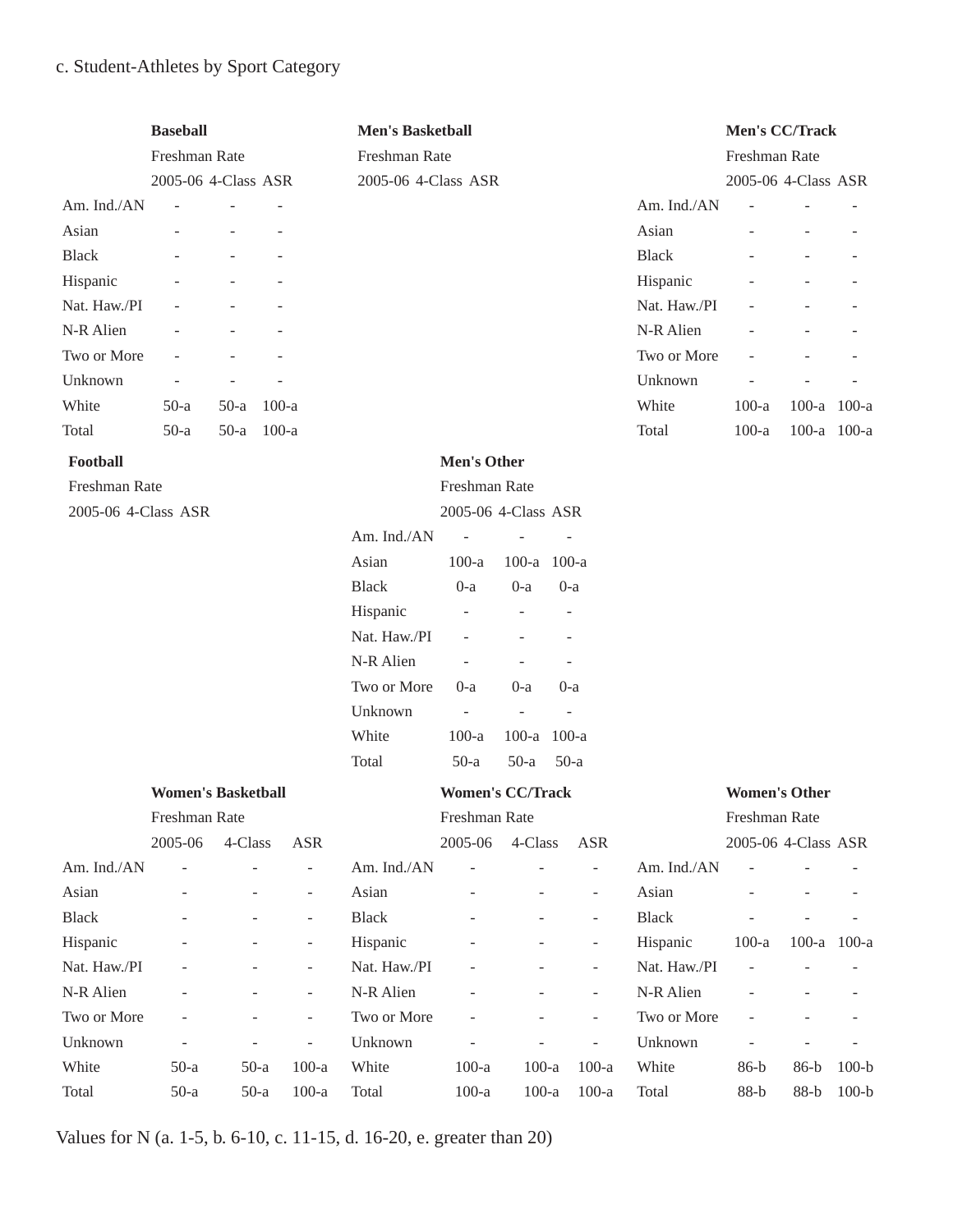#### **2. Undergraduate-Enrollment Data (All full-time students enrolled Fall 2011-12)**

| a. All Students | Men<br>N | Women<br>N | Total<br>N | b. Student-athletes | Men<br>N         | Women<br>N | Total<br>N |
|-----------------|----------|------------|------------|---------------------|------------------|------------|------------|
| Am. Ind./AN     | 20       | 23         | 43         | Am. Ind./AN         | $\boldsymbol{0}$ | 2          |            |
| Asian           | 66       | 89         | 155        | Asian               | 2                | 6          | 8          |
| <b>Black</b>    | 19       | 45         | 64         | Black               | 5                | 9          | 14         |
| Hispanic        | 170      | 213        | 383        | Hispanic            | 13               | 4          | 17         |
| Nat. Haw./PI    | 5        | 8          | 13         | Nat. Haw./PI        | 3                |            | 4          |
| N-R Alien       | 6        | 5          | 11         | N-R Alien           | 4                |            | 5          |
| Two or More     | 12       | 10         | 22         | Two or More         | 3                |            | 4          |
| Unknown         | 7        | 10         | 17         | Unknown             | $\overline{2}$   | $\Omega$   | 2          |
| White           | 599      | 1001       | 1600       | White               | 47               | 52         | 99         |
| Total           | 904      | 1404       | 2308       | Total               | 79               | 76         | 155        |

#### c. Student-Athletes # By Sports Category

| Men          |                |          |          |          |          |
|--------------|----------------|----------|----------|----------|----------|
|              | Basketball     | Baseball | CC/Track | Football | Other    |
| Am. Ind./AN  | $\overline{0}$ |          | $\Omega$ | $\Omega$ | $\Omega$ |
| Asian        | O              |          |          |          |          |
| Black        | 4              |          |          | 0        |          |
| Hispanic     |                |          |          |          | 8        |
| Nat. Haw./PI |                |          | $\cup$   |          |          |
| N-R Alien    |                | 0        |          |          |          |
| Two or More  |                |          |          |          |          |
| Unknown      |                |          |          |          |          |
| White        |                | 15       | 8        |          | 17       |
| Total        | 15             | 21       | 13       |          | 30       |

| Women        |                |                |                |
|--------------|----------------|----------------|----------------|
|              | Basketball     | CC/Track       | Other          |
| Am. Ind./AN  | 0              |                |                |
| Asian        | $\theta$       | 1              | 5              |
| <b>Black</b> | 6              | 3              | $\theta$       |
| Hispanic     | $\Omega$       | $\Omega$       | 4              |
| Nat. Haw./PI | $\overline{0}$ | 0              |                |
| N-R Alien    | $\Omega$       | 1              | $\Omega$       |
| Two or More  | $\Omega$       | $\Omega$       |                |
| Unknown      | $\overline{0}$ | $\overline{0}$ | $\overline{0}$ |
| White        | 7              | 16             | 29             |
| Total        | 13             | 22             | 41             |

#Only student-athletes receiving athletics aid are included in this report.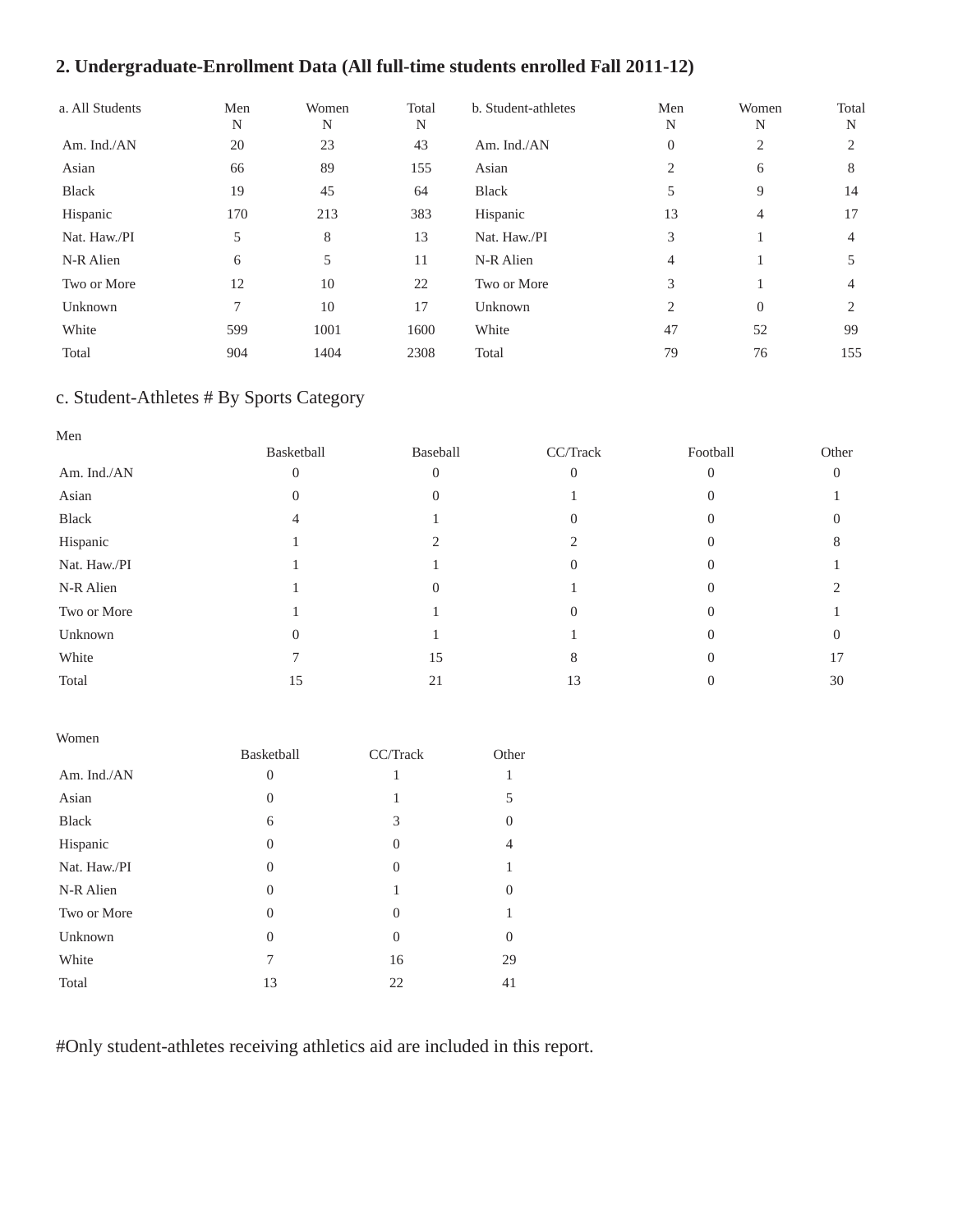#### INFORMATION ABOUT THE GRADUATION RATES REPORT

#### Introduction.

This information sheet and the 2012 NCAA Graduation Rates Report have been prepared by the NCAA, based on data provided by the institution in compliance with NCAA Bylaw 18.4.2.2.1 (admissions and graduation-rate disclosure) and the Federal Student Right-to-Know and Campus Security Act. The NCAA will distribute this sheet and the report to prospective student-athletes and parents.

The Graduation Rates Report provides information about two groups of students at the college or university identified at the top of the form: (1) all undergraduate students who were enrolled in a full-time program of studies for a degree and (2) student-athletes who received athletics aid from the college or university for any period of time during their entering year. [Note: Athletics aid is a grant, scholarship, tuition waiver or other assistance from a college or university that is awarded on the basis of a students athletics ability.]

Caution should be exercised when using Division III student-athlete data. Federal regulations calculate graduation rates for student-athletes who receive athletics aid, but only a very small number of Division III member institutions grant athletics aid (i.e., institutions that sponsor a sport at the Division I level and institutions that are moving from Division II or National Association of Intercollegiate Athletics to Division III). Since it is only those student-athletes receiving athletics aid who appear in this report in accordance with federal law, the majority of Division III student-athletes are not reflected in these data.

The report gives graduation information about students and student-athletes entering in 2005. This is the most recent graduating class for which the required six years of information is available. The report provides information about student-athletes who received athletics aid in one or more of eight sports categories: football, mens basketball, baseball, mens track/cross country, mens other sports and mixed sports, womens basketball, womens track/cross country and other womens sports. For each of those sports categories, it includes information in six self-reported racial or ethnic groups: American Indian or Alaska Native, Asian, Black or African-American, Hispanic or Latino, Native Hawaiian or Pacific Islander, nonresident alien, two or more races, White or non-Hispanic and unknown (not included in one of the other eight groups or not available) and the total (all nine groups combined).

A graduation rate (percent) is based on a comparison of the number (N) of students who entered a college or university and the number of those who graduated within six years. For example, if 100 students entered and 60 graduated within six years, the graduation rate is 60 percent. It is important to note that graduation rates are affected by a number of factors: some students may work part-time and need more than six years to graduate, some may leave school for a year or two to work or travel, some may transfer to another college or university or some may be dismissed for academic deficiencies.

#### Graduation Rates Report.

1. Graduation Rates Data. The box at the top of the Graduation Rates Report provides freshman-cohort graduation rates for all students and for student-athletes who received athletics aid at this college or university. Additionally, this box provides Graduation Success Rate (GSR) data for the population of student-athletes. [Note: Pursuant to the Student-Right-to-Know Act, anytime a cell containing cohort numbers includes only one or two students, the data in that cell and one other will be suppressed so that no individual can be identified.]

a. All Students. This section provides the freshman-cohort graduation rates for all full-time, degree-seeking students by race or ethnic group. It shows the rate for men who entered as freshmen in 2005-06, and the fourclass average, which includes those who entered as freshmen 2002-03, 2003-04, 2004-05 and 2005-06. The same rates are provided for women. The total for 2005-06 is the rate for men and women combined and the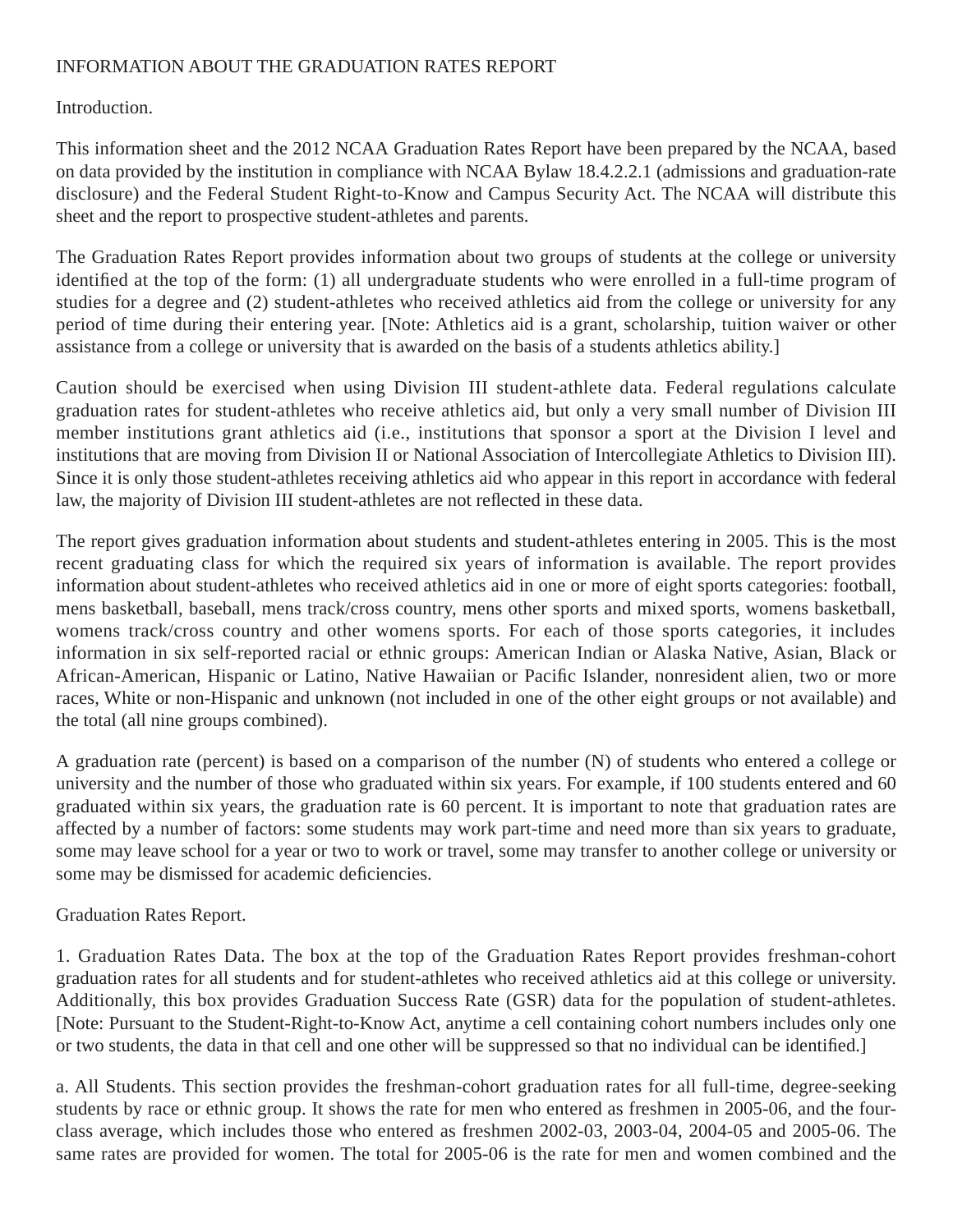four-class average is for all students who entered in 2002-03, 2003-04, 2004-05 and 2005-06.

b. Student-Athletes. This section provides the freshman-cohort graduation rates and also the GSR for studentathletes in each race and ethnic group who received athletics aid. Information is provided for men and women separately and for all student-athletes.

c. Student-Athletes by Sports Categories. This section provides the identified graduation rates as in 1-b for each of the eight sports categories. (The small letters indicate the value of N.)

2. Undergraduate Enrollment Data.

a. All Students. This section indicates the number of full-time, undergraduate, degree-seeking students enrolled for the 2011 fall term and the number of men and women in each racial or ethnic group.

b. Student-Athletes. This section identifies how many student-athletes were enrolled for the 2011 fall term and the number of men and women in each racial or ethnic group.

c. Student-Athletes by Sports Categories. This section provides the enrollment data as identified in 3-b for each of the eight sports categories.

Academic Success Rate.

For Division II institutions, the NCAA Division II Academic Success Rate (ASR) adds transfer students, second-term enrollees and those freshmen who did not receive athletics aid to the equation. Students from the entering cohort who are considered allowable exclusions (i.e., those who either die or become permanently disabled, those who leave the school to join the armed forces, foreign services or attend a church mission), as well as those who would have been academically eligible to compete had they returned to that institution are removed from the equation.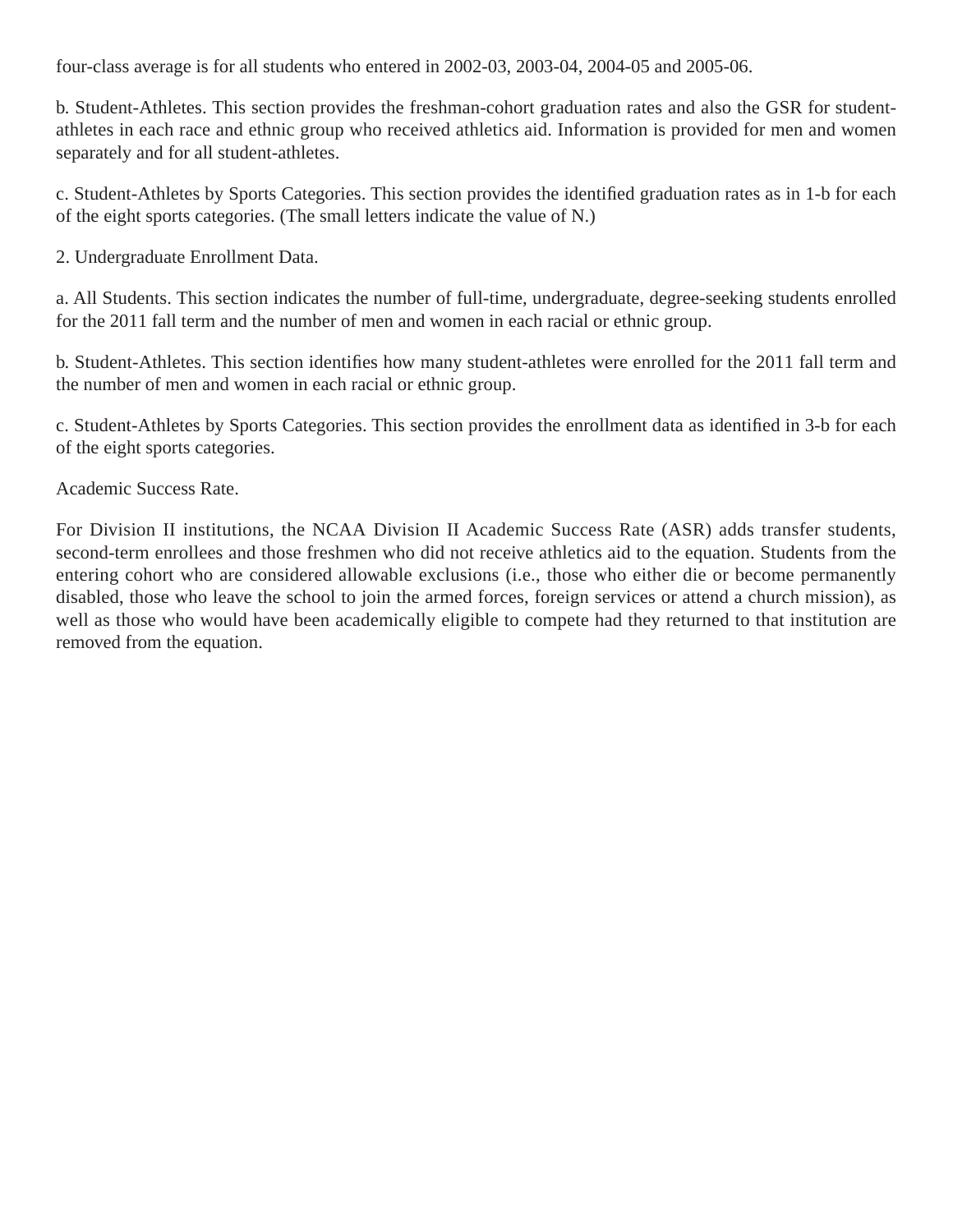#### **2011-12 PLNU Senior Student-Athlete Exit Interviews**

This past winter, per NCAA guidelines, we began the process of conducting "exit" interviews at the end of the season with senior student-athletes who have exhausted their eligibility at PLNU.

The process began with men's and women's basketball, continued into the spring with men's and women's track and field, baseball, men's and women's tennis, and men's golf.

Russ Blunck conducted all of the interviews. We settled on a format that included a non-formal time of getting to know the student-athlete's future plans and their random thoughts on the recently completed season. From there, each student-athlete completed a two-page survey that included 11 questions involving a 1-5 rating system, similar to the survey that they would have also taken with their respective teams a few weeks earlier.

The time concluded with me taking notes on a variety of questions, designed to allow the student-athletes to open up and share their thoughts and emotions regarding their time at PLNU.

We had close to a 70% success rate on landing the interview. Interview requests were sent out through their PLNU email accounts, up to two times per student-athlete.

Of the 15 interviews conducted, here were some thoughts, data and comments that stand out.

\*When asked the question about whether or not they would make the same decision to attend PLNU again, 12 said "Yes", 2 said "No", and 1 said "Maybe".

\*14 of the 15 reported having a very positive experience academically and spiritually.

\*A concerning 75% reported that there was some form of alcohol or drug abuse on their team.

\*100% of respondents spoke of the dire need for a better weight room and a fitness facility.

\*12 of the 15 said that they thought it would be important to give back financially to the school after they graduate.

\*All said that they enjoyed the interview, and would even have appreciated doing it sooner than their senior year—since it was easier to voice concerns to a third party rather than to their coach. Having this conversation sooner might lead to changes that would positively affect them.

Overall, some of the methods and questions in the Exit Interview need to be tweaked, but the overall goal of granting a personal touch and closure to their experience was very positive.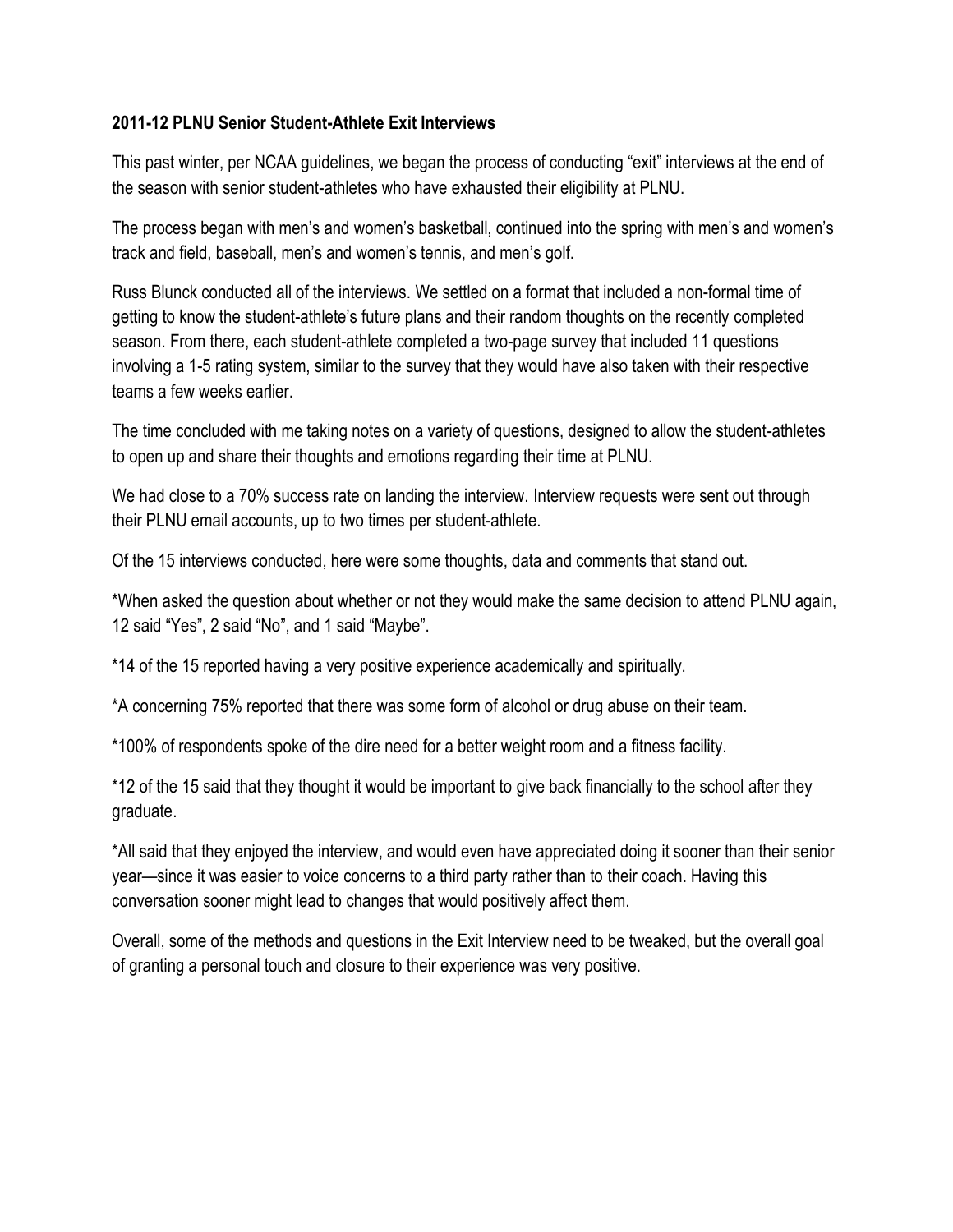# Point Loma Nazarene University

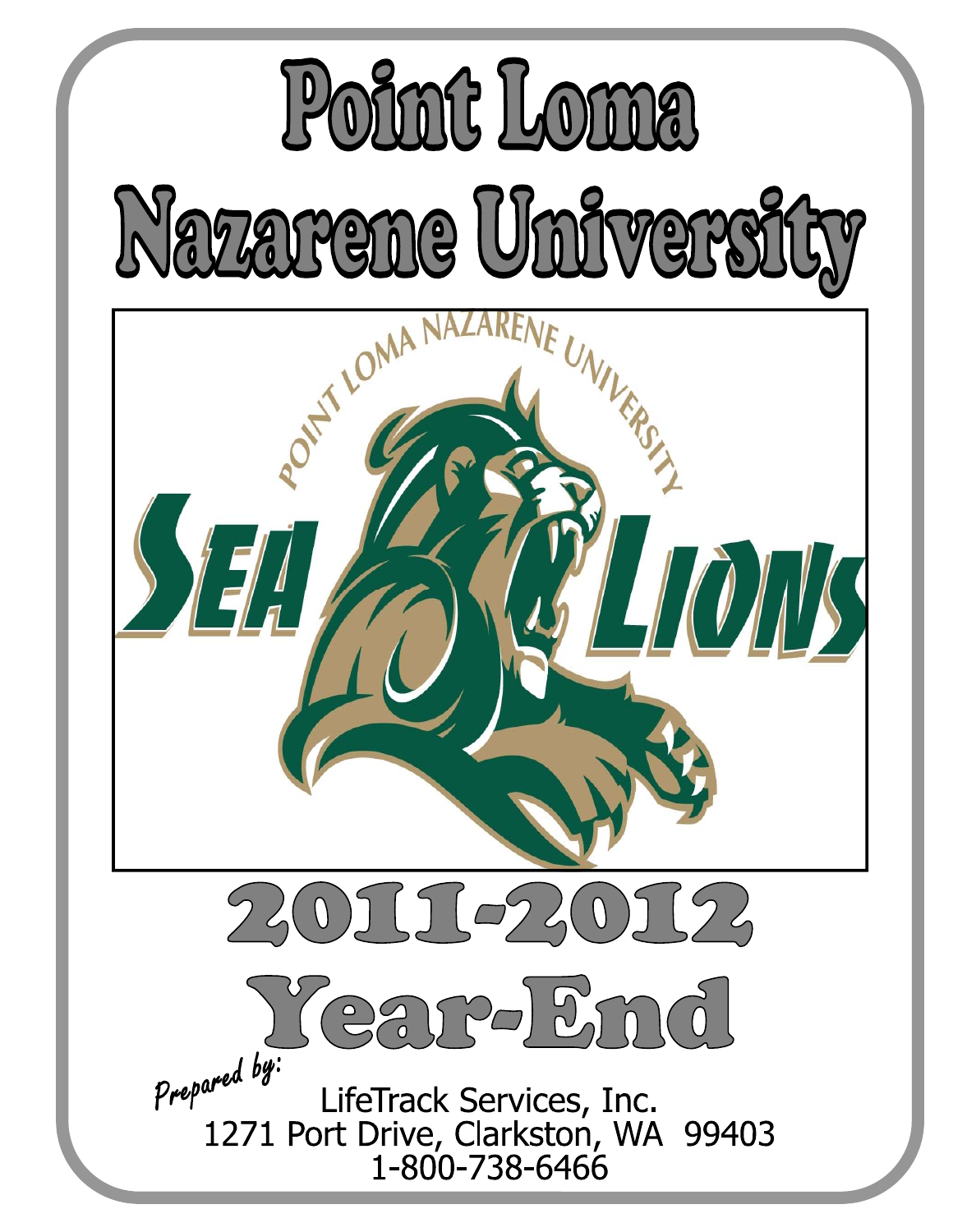

| 1. Gender:                    |           |                |
|-------------------------------|-----------|----------------|
| Response ( $n = 186$ )        | Frequency | Percent        |
| Male<br>Female<br>No Response |           | 52.7%<br>47.3% |



| Response ( $n = 186$ )                                   | Frequency | Percent                                  |
|----------------------------------------------------------|-----------|------------------------------------------|
| Freshman<br>Sophomore<br>Junior<br>Senior<br>No Response | 45<br>58  | 22.0%<br>24.2%<br>31.2%<br>21.5%<br>1 1% |



#### 3. Participation Status:

| Response ( $n = 186$ )  | Frequency | Percent        |
|-------------------------|-----------|----------------|
| Traditional<br>Transfer | 160<br>23 | 86.0%<br>12.4% |
| \l/A                    |           | 0.5%           |
| ۸VA<br>No Response      |           | $0.0\%$        |
|                         |           |                |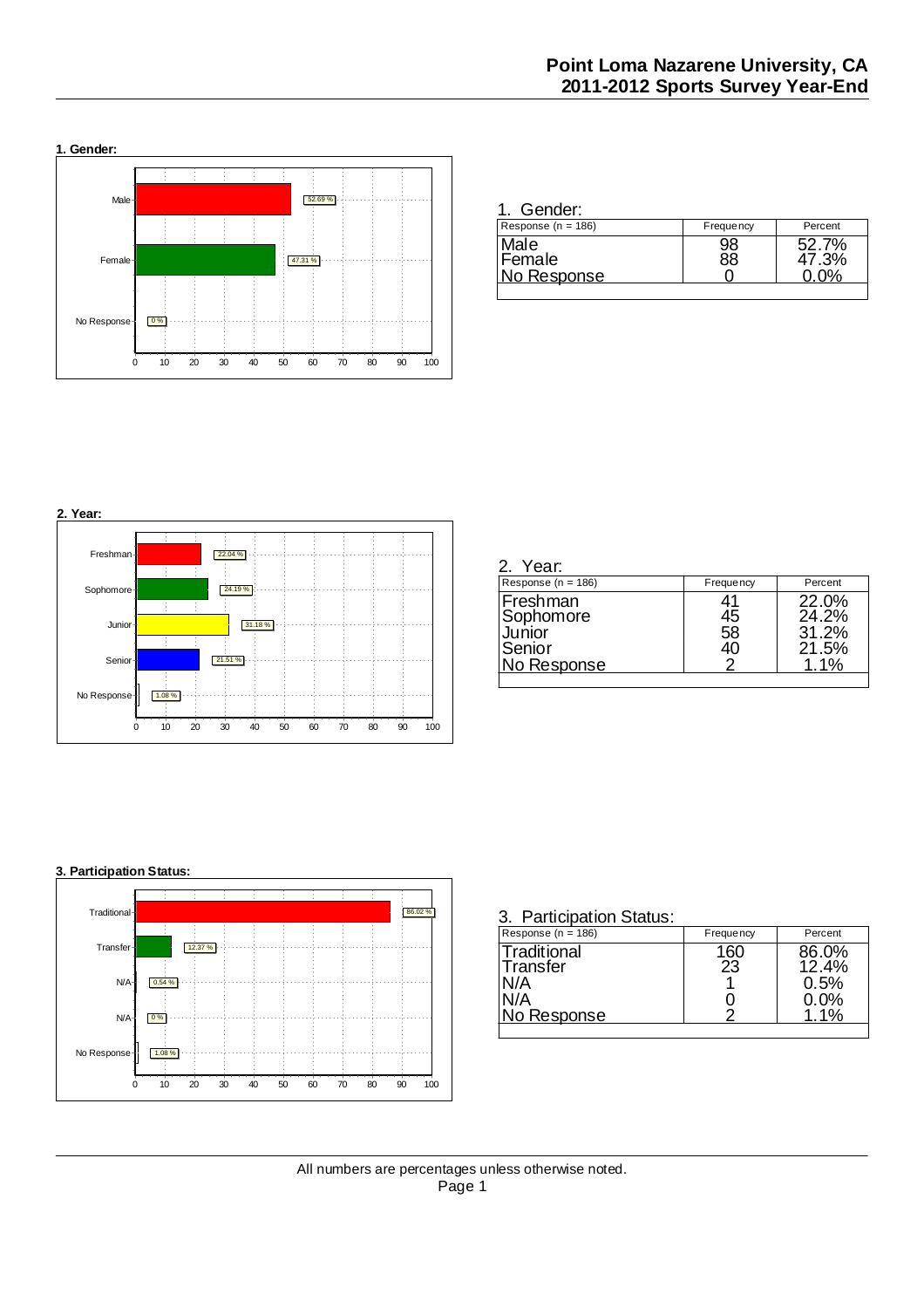

| 4. Sport: (Choose only One!)                                                                                                                                                                                                                        |                                                                  |                                                                                                                            |  |  |  |  |
|-----------------------------------------------------------------------------------------------------------------------------------------------------------------------------------------------------------------------------------------------------|------------------------------------------------------------------|----------------------------------------------------------------------------------------------------------------------------|--|--|--|--|
| Response ( $n = 186$ )                                                                                                                                                                                                                              | Frequency                                                        | Percent                                                                                                                    |  |  |  |  |
| Baseball<br>Basketball - Men's<br>Basketball - Women's<br>Golf - Men's<br>Golf - Women's<br>Soccer - Men's<br>Soccer - Women's<br>Tennis - Men's<br>Tennis - Women's<br>Track - Men's<br>Track - Women's<br>Volleyball<br>N/A<br>N/A<br>No Response | 27<br>16<br>15<br>6<br>4<br>18<br>18<br>9<br>8<br>22<br>27<br>16 | 14.5%<br>8.6%<br>8.1%<br>3.2%<br>2.2%<br>9.7%<br>9.7%<br>4.8%<br>4.3%<br>11.8%<br>14.5%<br>8.6%<br>$0.0\%$<br>0.0%<br>በ በ% |  |  |  |  |
|                                                                                                                                                                                                                                                     |                                                                  |                                                                                                                            |  |  |  |  |

#### **5. Adequate facilities and equipment are available for my sport.**



#### **6. Men's and women's training room access is equitable.**



#### 5. Adequate facilities and equipment are available for my sport.

| Response ( $n = 186$ )           | Frequency | Percent |
|----------------------------------|-----------|---------|
|                                  | 17        | 9.1%    |
| Disagree<br> Neutral             | 39        | 21.0%   |
| Agree                            | 84        | 45.2%   |
| Strongly Agree<br>Not Applicable | 46        | 24.7%   |
|                                  |           | $0.0\%$ |
| No Response                      |           | 0.0%    |
|                                  |           |         |

#### 6. Men's and women's training room access is equitable.

| Response ( $n = 186$ ) | Frequency | Percent |
|------------------------|-----------|---------|
| Disagree               |           | 2.2%    |
| Neutral                | 17        | $9.1\%$ |
| Agree                  | 50        | 26.9%   |
| Strongly Agree         | 112       | 60.2%   |
| Not Applicable         |           | $1.1\%$ |
| No Response            |           |         |
|                        |           |         |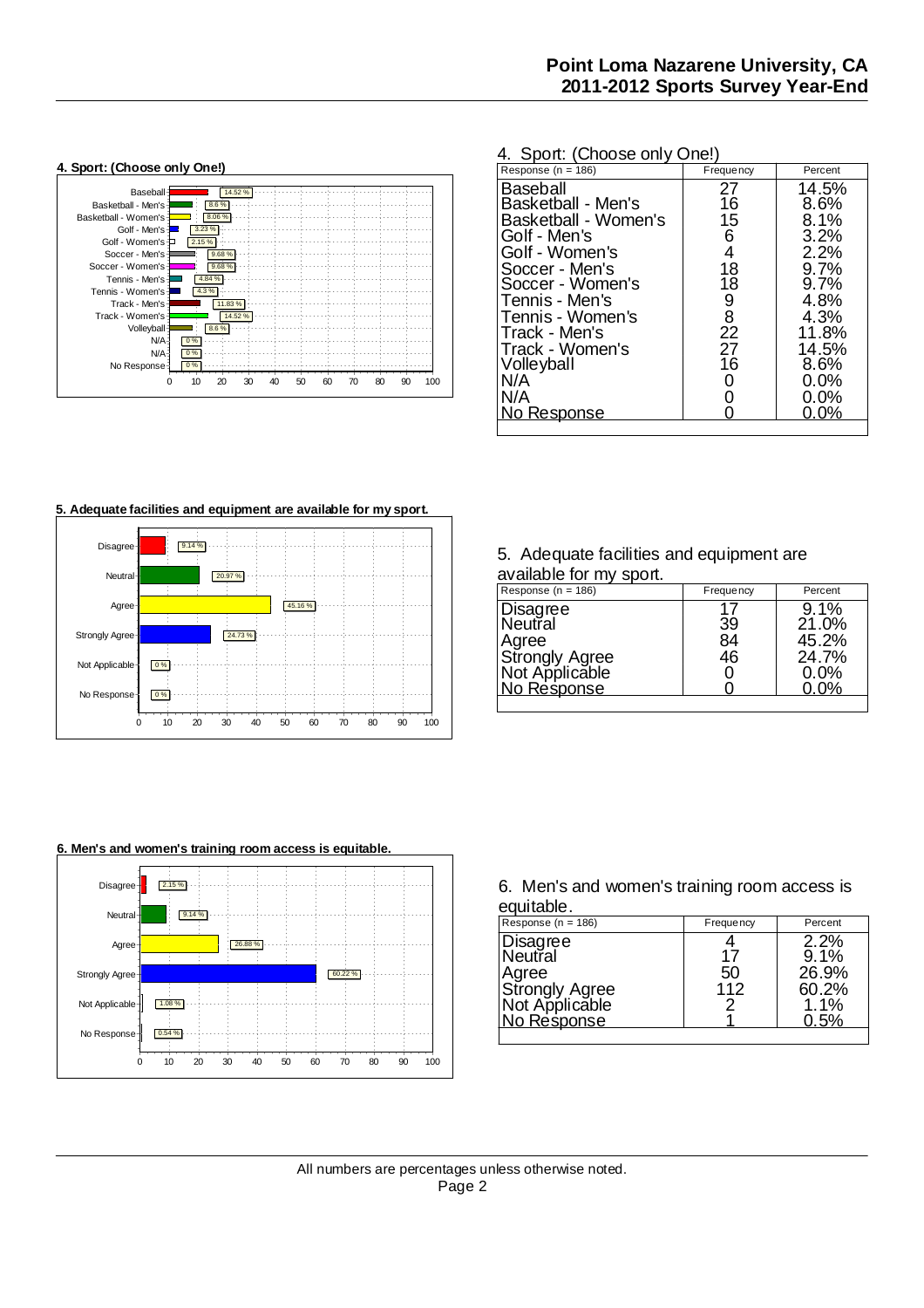

7. The level of athletic training care meets my expectations.

| Response ( $n = 186$ )           | Frequency | Percent |
|----------------------------------|-----------|---------|
| Disagree<br>Neutral              |           | 3.2%    |
|                                  |           | 3.2%    |
| Agree                            |           | 23.7%   |
|                                  | 126       | 67.7%   |
| Strongly Agree<br>Not Applicable |           | $1.1\%$ |
| No Response                      |           |         |

#### **8. Weight room access is equitable.**



#### **9. Practice and game facilities for my sport are adequate.**



8. Weight room access is equitable.

| Response ( $n = 186$ )           | Frequency | Percent |
|----------------------------------|-----------|---------|
| Disagree<br>∣Neutral             | 72        | 38.7%   |
|                                  | 44        | 23.7%   |
| Agree                            | 43        | 23.1%   |
|                                  | 23        | 12.4%   |
| Strongly Agree<br>Not Applicable |           | 2.2%    |
| <u>No Response</u>               |           |         |
|                                  |           |         |

9. Practice and game facilities for my sport are adequate.

| Response ( $n = 186$ )                          | <b>Frequency</b> | Percent |
|-------------------------------------------------|------------------|---------|
|                                                 | 5                | 2.7%    |
| Disagree<br> Neutral                            | 20               | 10.8%   |
| Agree                                           | 77               | 41.4%   |
|                                                 | 83               | 44.6%   |
|                                                 |                  | 0.5%    |
| Strongly Agree<br>Not Applicable<br>No Response |                  | በ በ%    |
|                                                 |                  |         |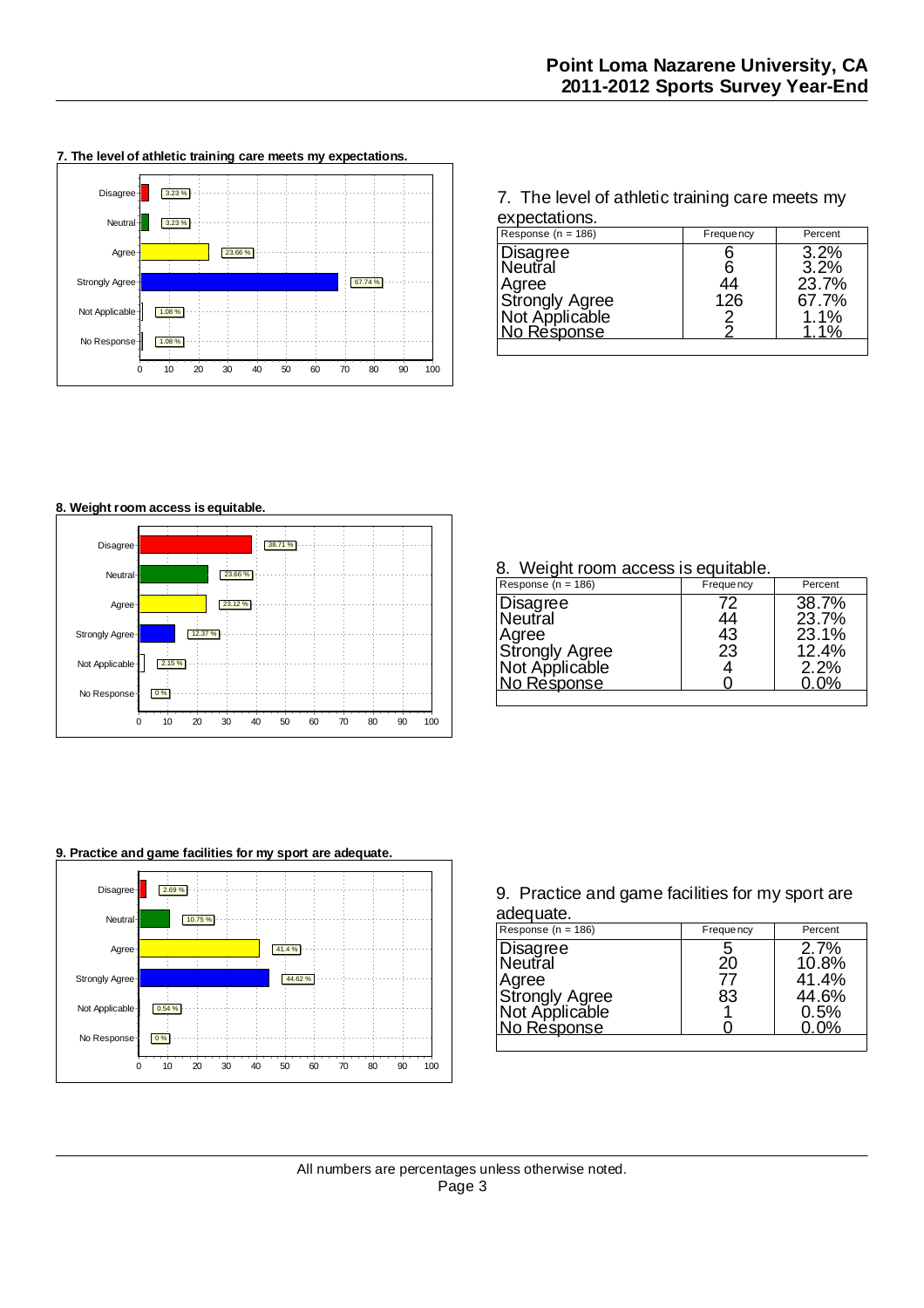

**10. I consider my coaches to be a positive influence on my**

#### 10. I consider my coaches to be a positive influence on my teammates and me.

| Response ( $n = 186$ )                                 | <b>Frequency</b> | Percent |
|--------------------------------------------------------|------------------|---------|
| Disagree                                               |                  | 3.8%    |
| Neutral                                                | 23               | 12.4%   |
| Agree                                                  | 46               | 24.7%   |
|                                                        | 108              | 58.1%   |
|                                                        |                  | 0.5%    |
| Strongly Agree<br>Not Applicable<br><u>No Response</u> |                  | $0.5\%$ |

#### **11. I feel my coaches really care about me as a person, as well as a player. I know I can talk to them about my concerns.**



**12. My coaches are knowledgeable about my sport, and are good at teaching me the skills necessary to improve and compete at my position.**



11. I feel my coaches really care about me as a person, as well as a player. I know I can talk to them about my concerns.

| Response ( $n = 186$ )                          | Frequency | Percent |
|-------------------------------------------------|-----------|---------|
| Disagree                                        |           | 4.3%    |
| Neutral                                         | 23        | 12.4%   |
| Agree                                           | 34        | 18.3%   |
|                                                 | 119       | 64.0%   |
|                                                 | 2         | 1.1%    |
| Strongly Agree<br>Not Applicable<br>No Response |           | $0.0\%$ |
|                                                 |           |         |

12. My coaches are knowledgeable about my sport, and are good at teaching me the skills necessary to improve and compete at my position.

| PUSILIUI I.                      |           |         |
|----------------------------------|-----------|---------|
| Response ( $n = 186$ )           | Frequency | Percent |
| Disagree                         | 11        | 5.9%    |
| Neutral                          | 24        | 12.9%   |
| Agree                            | 66        | 35.5%   |
| Strongly Agree<br>Not Applicable | 83        | 44.6%   |
|                                  |           | 0.5%    |
| No Response                      |           | 0.5%    |
|                                  |           |         |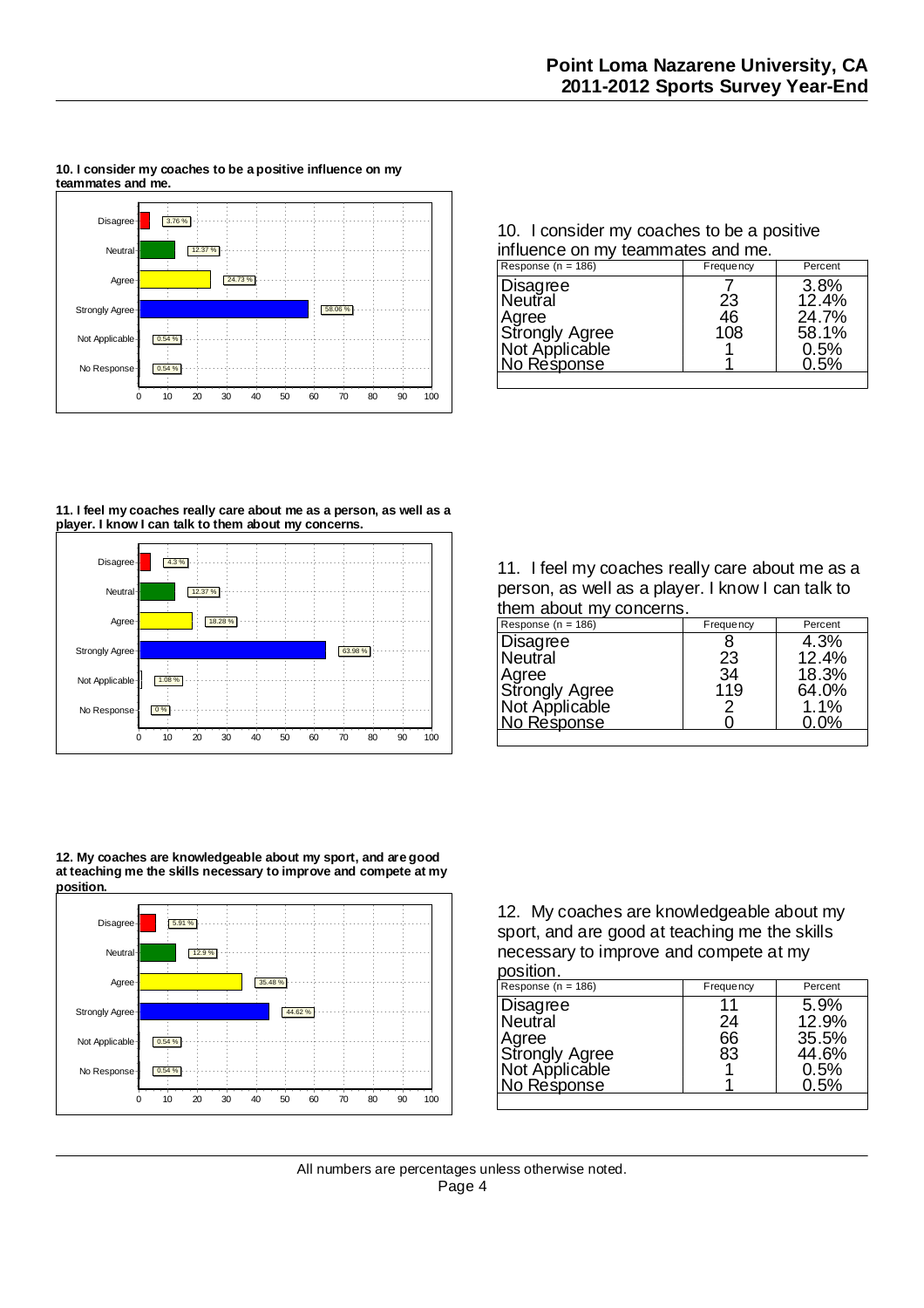

**13. My coaches consistently model appropriate behavior-win or**

13. My coaches consistently model appropriate behavior-win or lose.

| Response ( $n = 186$ )        | <b>Frequency</b> | Percent |
|-------------------------------|------------------|---------|
| Disagree<br> Neutral          |                  | 3.2%    |
|                               | 15               | 8.1%    |
| Agree                         | 65               | 34.9%   |
| Strongly Agree                | 99               | 53.2%   |
| Not Applicable<br>No Response |                  | 0.5%    |
|                               |                  | 0.0%    |
|                               |                  |         |

**14. My coaches emphasize the importance of academics.**



**15. I am able to focus on academics (my grades) while playing this sport.**



14. My coaches emphasize the importance of academics.

| Response ( $n = 186$ )<br>Percent<br>Frequency<br>1.6%<br>Disagree<br>Neutral<br>2.7%<br>5<br>51<br>27.4%<br>Agree<br>126<br>67.7%<br>0.5%<br><u>No Response</u><br>$0.0\%$ | avaavmoo.                        |  |
|-----------------------------------------------------------------------------------------------------------------------------------------------------------------------------|----------------------------------|--|
|                                                                                                                                                                             |                                  |  |
|                                                                                                                                                                             | Strongly Agree<br>Not Applicable |  |

15. I am able to focus on academics (my grades) while playing this sport.

| $9.99001$ mino playing and opola                                                       |                |                                         |
|----------------------------------------------------------------------------------------|----------------|-----------------------------------------|
| Response ( $n = 186$ )                                                                 | Frequency      | Percent                                 |
| Disagree<br><b>Neutral</b><br>Agree<br>Strongly Agree<br>Not Applicable<br>No Response | 25<br>82<br>76 | 1.1%<br>13.4%<br>44.1%<br>40.9%<br>0.5% |
|                                                                                        |                |                                         |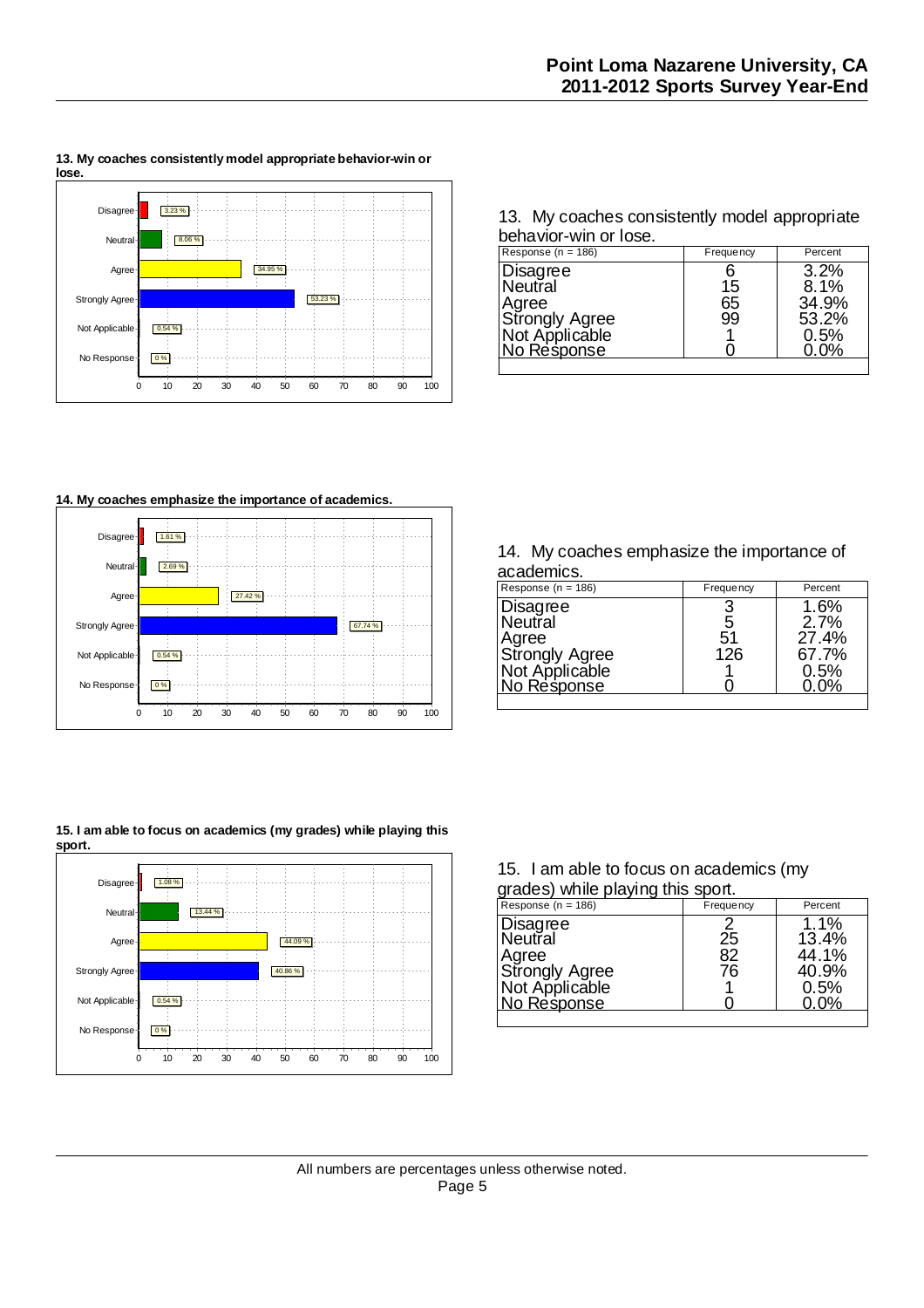

**16. While involved in this sport, I feel more connected to our school.**

16. While involved in this sport, I feel more connected to our school.

| Response ( $n = 186$ )        | <b>Frequency</b> | Percent |
|-------------------------------|------------------|---------|
|                               |                  | 4.3%    |
| Disagree<br> Neutral          | 29               | 15.6%   |
| Agree                         | 57               | 30.6%   |
| <b>Strongly Agree</b>         | 91               | 48.9%   |
|                               |                  | 0.5%    |
| Not Applicable<br>No Response |                  | $0.0\%$ |
|                               |                  |         |

**17. PLNU professors are willing to work with me regarding missed class time and provide me with helpful academic counseling.**



**18. Overall, I would consider my participation in the athletic program to be a positive experience that has enriched me.**



17. PLNU professors are willing to work with me regarding missed class time and provide me with helpful academic counseling.

| Response ( $n = 186$ )                          | Frequency | Percent |
|-------------------------------------------------|-----------|---------|
| Disagree                                        | 16        | 8.6%    |
| Neutral                                         | 39        | 21.0%   |
| Agree                                           | 77        | 41.4%   |
| Strongly Agree<br>Not Applicable<br>No Response | 53        | 28.5%   |
|                                                 |           | 0.5%    |
|                                                 |           | $0.0\%$ |
|                                                 |           |         |

18. Overall, I would consider my participation in the athletic program to be a positive experience that has enriched me.

| Response ( $n = 186$ )        | Frequency | Percent |
|-------------------------------|-----------|---------|
| Disagree                      |           | $0.0\%$ |
| Neutral                       | 20        | 10.8%   |
| Agree                         | 57        | 30.6%   |
| Strongly Agree                | 107       | 57.5%   |
| Not Applicable<br>No Response |           | 0.5%    |
|                               |           | $0.5\%$ |
|                               |           |         |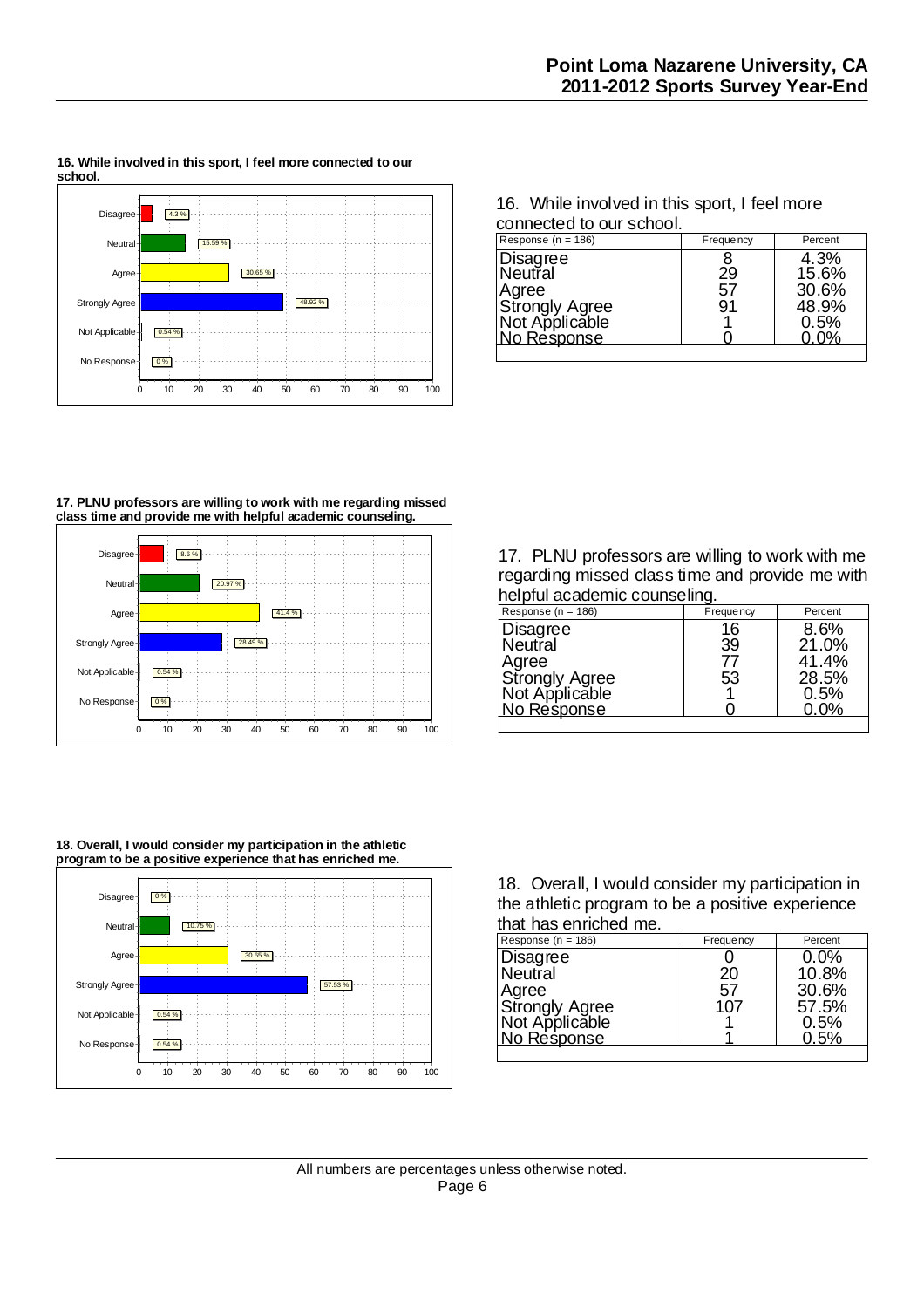

19. We have a team Bible study that helped me to grow spiritually.

| Response ( $n = 186$ )                                 | Frequency | Percent |
|--------------------------------------------------------|-----------|---------|
|                                                        | 33        | 17.7%   |
| Disagree<br>Neutral                                    | 49        | 26.3%   |
| Agree                                                  | 51        | 27.4%   |
|                                                        | 38        | 20.4%   |
|                                                        | 15        | 8.1%    |
| Strongly Agree<br>Not Applicable<br><u>No Response</u> |           | $0.0\%$ |

#### **20. We pray before practices and games.**



#### 20. We pray before practices and games.

| Response ( $n = 186$ ) | <b>Frequency</b> | Percent |
|------------------------|------------------|---------|
|                        |                  | 2.2%    |
| Disagree<br>Neutral    | 14               | 7.5%    |
| Agree                  | 44               | 23.7%   |
| <b>Strongly Agree</b>  | 122              | 65.6%   |
| Not Applicable         |                  | 0.5%    |
| No Response            |                  |         |
|                        |                  |         |

#### **21. My coaches encourage my spiritual growth, either directly or indirectly.**



21. My coaches encourage my spiritual growth, either directly or indirectly.

| <b>Frequency</b> | Percent |
|------------------|---------|
|                  | 2.2%    |
| 13               | 7.0%    |
| 66               | 35.5%   |
| 98               | 52.7%   |
|                  | $2.2\%$ |
|                  | በ 5%    |
|                  |         |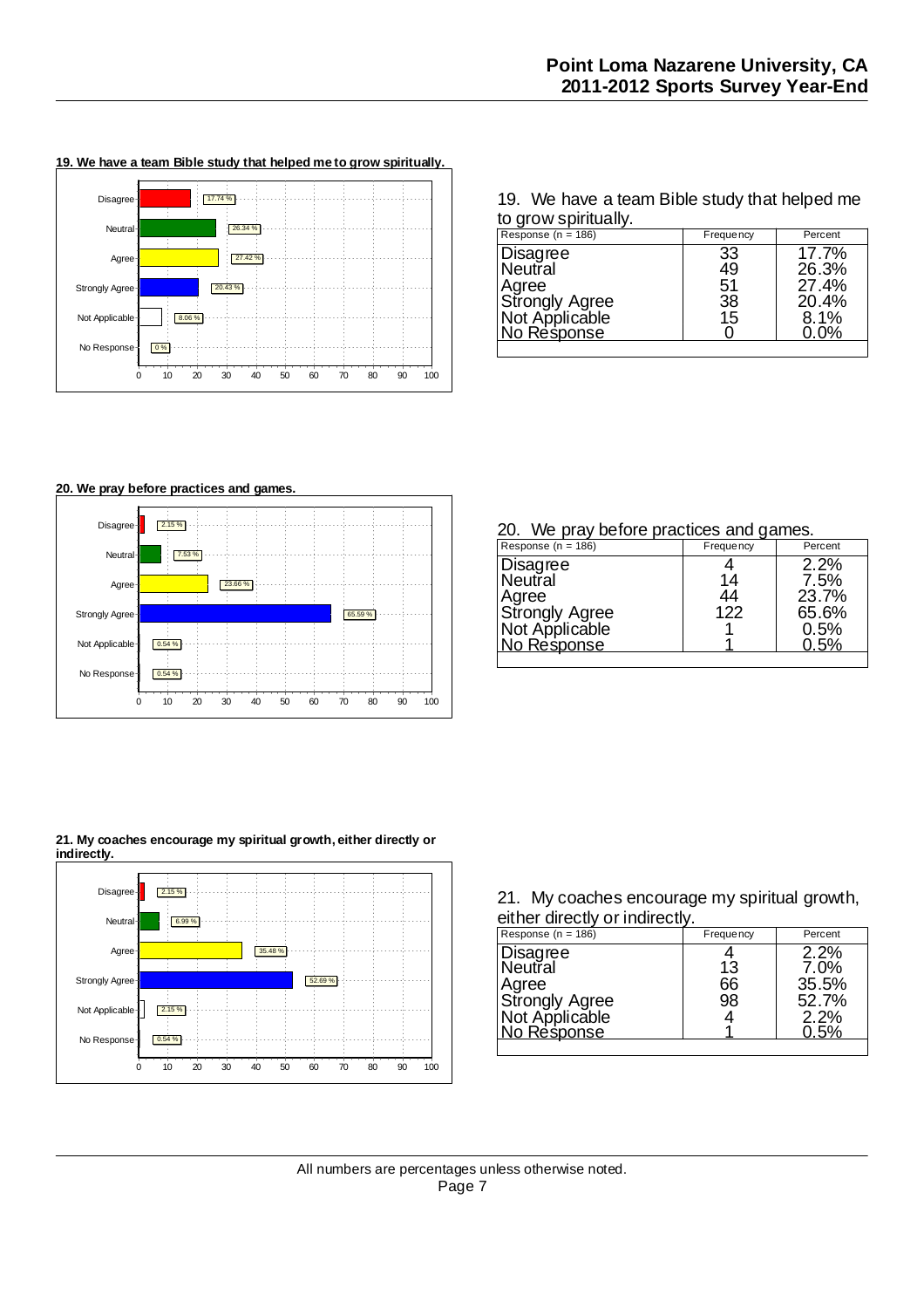

**22. I feel our team is a good example of what a Christian team should be.**

22. I feel our team is a good example of what a Christian team should be.

| Response ( $n = 186$ ) | Frequency | Percent |
|------------------------|-----------|---------|
|                        | 11        | 5.9%    |
| Disagree<br>∣Neutral   | 31        | 16.7%   |
| Agree                  | 69        | 37.1%   |
| <b>Strongly Agree</b>  | 70        | 37.6%   |
| Not Applicable         |           | 2.2%    |
| No Response            |           | 0.5%    |
|                        |           |         |

**23. My coaches are a good example of what Godly men or women should be.**



#### **24. There is an emphasis on overall spiritual development in the entire athletic department.**



#### 23. My coaches are a good example of what Godly men or women should be.

| Response ( $n = 186$ )                          | Frequency | Percent |
|-------------------------------------------------|-----------|---------|
|                                                 |           | 1.6%    |
| Disagree<br>Neutral                             | 15        | 8.1%    |
| Agree                                           | 67        | 36.0%   |
|                                                 | 99        | 53.2%   |
|                                                 |           | 0.5%    |
| Strongly Agree<br>Not Applicable<br>No Response |           | $0.5\%$ |
|                                                 |           |         |

#### 24. There is an emphasis on overall spiritual development in the entire athletic department.

| Response ( $n = 186$ )                                                                 | Frequency      | Percent                                            |
|----------------------------------------------------------------------------------------|----------------|----------------------------------------------------|
| Disagree<br><b>Neutral</b><br>Agree<br>Strongly Agree<br>Not Applicable<br>No Response | 29<br>78<br>75 | 1.6%<br>15.6%<br>41.9%<br>40.3%<br>0.5%<br>$0.0\%$ |
|                                                                                        |                |                                                    |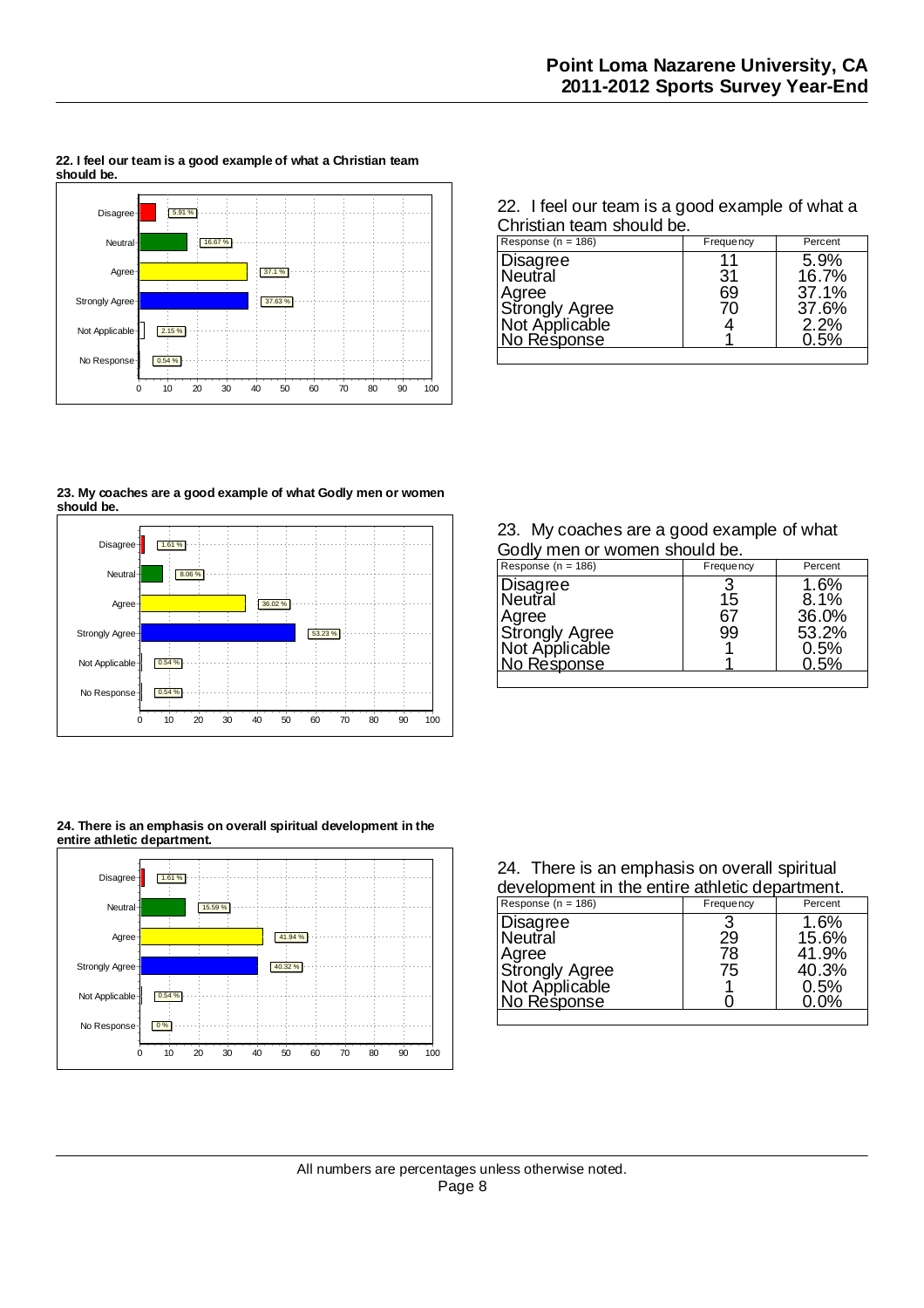Mank You!

## For the opportunity to survey your athletic/ activity participants.

### Your patronage is greatly appreciated!

LifeTrack Services, Inc. 1271 Port Drive, Clarkston, WA 99403 1-800-738-6466 Fax: (509) 758-2162